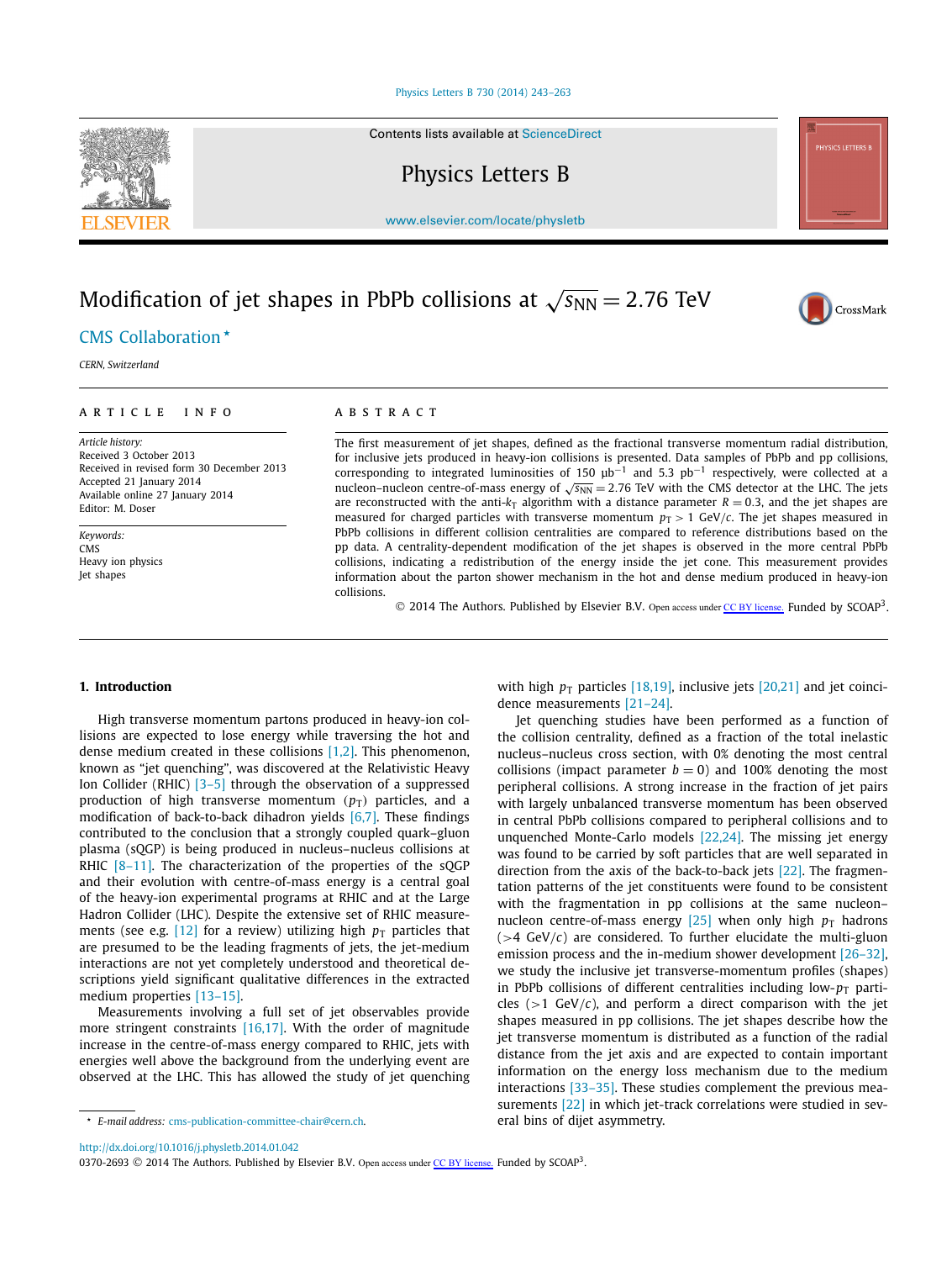Jet shape measurements are challenging due to the difficulties in discriminating hadrons originating in the parton shower from those produced by the thermally equilibrated medium or through soft processes in the underlying event. Furthermore, the lost energy may result in softer hadrons that appear in the tail of the jet energy distribution and require large statistics for any modification of the jet shapes to be measured reliably. During the 2011 heavy-ion data-taking at the LHC, the Compact Muon Solenoid (CMS) experiment recorded PbPb collisions at a nucleon–nucleon centre-of-mass energy of  $\sqrt{s_{NN}}$  = 2.76 TeV. The integrated luminosity of 150  $\mu$ b<sup>-1</sup> for the collected sample is sufficient to allow the first measurement of jet shapes in heavy-ion collisions. A reference measurement in pp collisions at the same centre-of-mass energy has been performed using the data sample from 2013. The pp integrated luminosity of 5.3  $pb^{-1}$  yields a kinematic reach for the jets similar to that in the PbPb data. The modification of the jet shapes in the PbPb collisions is studied in five classes of collision centrality: 0–10%, 10–30%, 30–50%, 50–70% and 70–100%.

#### **2. Experimental setup, triggers, and event selection**

The CMS detector [\[36\]](#page-5-0) features nearly hermetic calorimetric coverage and high-resolution tracking for the reconstruction of energetic jets and charged particles. The calorimeters consist of a lead tungstate crystal electromagnetic calorimeter (ECAL) and a brass-scintillator hadron calorimeter (HCAL) with coverage up to | $|\eta| = 3$ , where  $\eta = -\ln[\tan(\theta/2)]$ , and  $\theta$  is the polar angle relative to the counterclockwise beam direction. The quartz/steel forward hadron calorimeters (HF) extend the calorimetry coverage in the pseudorapidity region of  $3 < |\eta| < 5.2$  and are used to determine the centrality of the PbPb collision [\[37\].](#page-5-0) The calorimeter cells are grouped in projective towers of granularity  $\Delta \eta \times \Delta \phi =$  $0.087 \times 0.087$  (where  $\phi$  is the azimuthal angle in radians) for the central pseudorapidities used in the jet measurement, and have coarser segmentation (about twice as large) at forward pseudorapidity. The central calorimeters are embedded in a superconducting solenoid with 3.8 T central magnetic field. The jet shape measurements are performed using charged particles that are reconstructed by the CMS tracking system, located inside the calorimeter and the superconducting coil. It consists of silicon pixel and strip layers covering the pseudorapidity range |*η*| *<* <sup>2</sup>*.*5 and provides track reconstruction with momentum resolution of about 1–2% up to  $p_T = 100 \text{ GeV}/c$ . A set of scintillator tiles, the beam scintillator counters (BSC), are mounted on the inner side of the HF calorimeters and are used for triggering and beam-halo rejection. The BSCs cover the range  $3.23 < |\eta| < 4.65$ .

For online event selection, CMS uses a two-level trigger system: a level-1 (L1) and a high-level trigger (HLT). The events selected for this analysis in PbPb collisions are using an inclusive single-jet trigger which requires an L1 jet with  $p_T > 52$  GeV/*c* and an HLT jet with  $p_T > 80$  GeV/*c*, where the jets are reconstructed using the energy deposits in the calorimeters. The jet  $p<sub>T</sub>$  value is corrected for the  $p_T$ -dependent calorimeter energy response using the online implementation of the jet-finding algorithm [\[38\].](#page-5-0) For pp collisions, events are selected if they pass an L1 jet trigger threshold of  $p_T > 36$  GeV/*c* and an HLT jet threshold of  $p_T > 60$  GeV/*c*. The jet trigger efficiencies are evaluated using minimum-bias-triggered events that are selected by requiring coincidence signals registered either in the BSCs, or in the HF calorimeters. For jets with  $p_T$  > 100 GeV/*c*, both the pp and PbPb jet triggers are found to be fully efficient with respect to the offline jet reconstruction, which uses a different jet algorithm based on the full detector information, as discussed in Section 3.

Offline selections are applied to ensure a pure sample of inelastic hadronic collision events both in the jet-triggered and in minimum-bias-triggered events. These selections remove contamination from non-collision beam backgrounds and from ultraperipheral collisions (UPC) that lead to an electromagnetic breakup of one or both of the Pb nuclei. The beam-halo events are vetoed based on the BSC timing. To remove UPC and beam-gas events, an offline HF coincidence of at least three towers on each side of the interaction point is required, with a total deposited energy of at least 3 GeV in each tower. Events with a reconstructed primary vertex based on at least two tracks with transverse momenta above 75 MeV*/c* are selected. Rejection of beam-induced background events is based on the compatibility of pixel cluster shapes with the reconstructed primary vertex. Additionally, a small number of events with instrumental noise in the hadron calorimeter are removed. The events are sorted according to their centrality based on the energy deposited in the HF calorimeters. Further details on the triggering and event selections can be found in Ref. [\[23\].](#page-5-0)

### **3. Jet and track reconstruction**

Monte Carlo (MC) event generators have been used for evaluation of the jet and track reconstruction performance, particularly for determining the tracking efficiency, as well as the jet energy response and resolution. Jet events are generated by the PYTHIA MC generator [\[39\]](#page-5-0) (version 6.423, tune Z2 [\[40\]\)](#page-5-0). These generated pythia events are propagated through the CMS detector using the Geant4 package [\[41\]](#page-5-0) to simulate the detector response. In order to account for the influence of the underlying PbPb events, the PYTHIA events are embedded into fully simulated PbPb events, generated by HYDJET  $[42]$  (version 1.8) that is tuned to reproduce the total particle multiplicities, charged-hadron spectra, and elliptic flow at all centralities. The embedding is done by mixing the simulated digital signal information from PYTHIA and HYDJET, hereafter referred to as PYTHIA  $+$  HYDJET. These events are then propagated through the standard reconstruction and analysis chains.

For both pp and PbPb collisions, the analysis is based on reconstructed jets using the anti- $k<sub>T</sub>$  jet-finding algorithm [\[43\],](#page-5-0) with a distance parameter  $R = 0.3$ , utilizing particle-flow (PF) objects that combine information from all CMS detector subsystems [\[44,45\].](#page-5-0) The small value of *R* is used to reduce the effects of fluctuations in the heavy-ion background. In the PbPb data, the underlying event can affect jet-finding and distort the reconstructed jet energy. The background energy is subtracted using an iterative "noise/pedestal" subtraction technique as described in Ref.  $[46]$ . The jet-finding efficiency is above 99% for jets with  $p_T > 100$  GeV/*c* and  $|\eta| < 2$ . The  $p<sub>T</sub>$  of the reconstructed jets used in the analysis is corrected to the particle-level jet  $p_T$  based on the PYTHIA generator level information, where all stable particles ( $c\tau > 1$  cm) are included to determine the particle-level jet  $p_T$  [\[38\].](#page-5-0) The uncertainty on the absolute jet energy scale in pp collisions is about 3% for jet  $p_T > 50$  GeV/*c* with  $|\eta|$  < 3. In PbPb collisions, due to the influence of the underlying heavy-ion events, this uncertainty increases to about 5%.

Charged particles with transverse momentum  $p_T > 1$  GeV/*c* are used to reconstruct the jet shapes. The track finding algorithms and track selection criteria are similar to the ones used in previous CMS publications [\[18,25\].](#page-5-0) The tracks are reconstructed starting from a "seed" comprising three reconstructed signals ("hits") in the silicon pixel detector that are compatible with a helical trajectory with minimum  $p<sub>T</sub>$  of 0.9 GeV/*c* originating from a selected region ( $\pm$ 1 mm in the transverse direction, and  $\pm$ 2 mm longitudinally) around the reconstructed primary vertex. This seed is then propagated outward through subsequent tracker layers using a combinatorial Kalman-filter algorithm  $[47]$ . The PbPb and the pp data are reconstructed using the same procedure. The geometric acceptance and algorithmic efficiencies are not studied separately,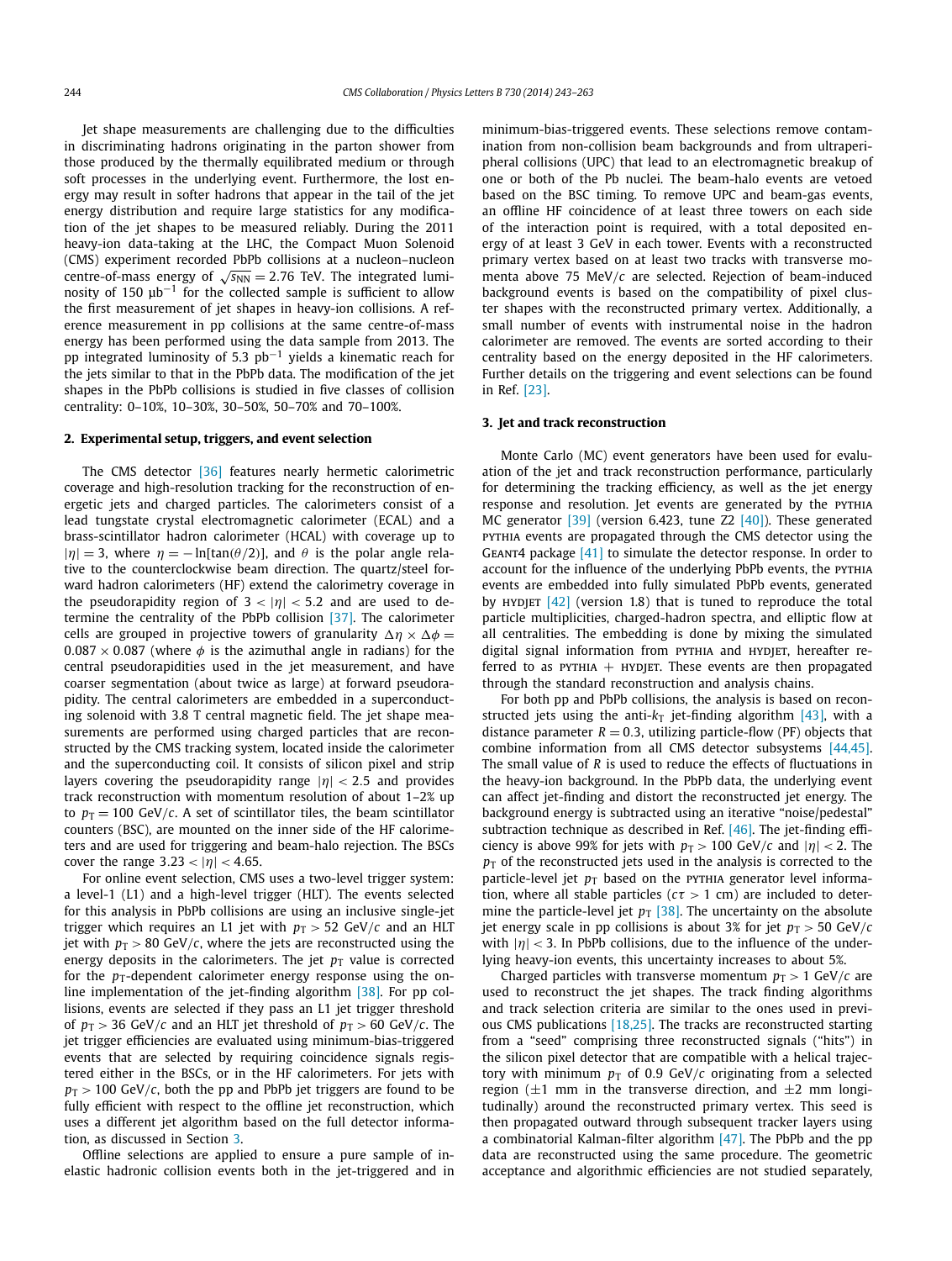

**Fig. 1.** (Color online.) Differential jet shapes obtained from the jet cone before background subtraction (filled circles), and from the "*η*-reflected" background cone (open circles), as a function of the distance from the jet axis in two PbPb centrality intervals: 70–100% (left) and 0–10% (right). The measurements use inclusive jets with  $p_T^{\rm jet} >$ 100 GeV/*c* and 0.3  $<$   $|\eta|$   $<$  2, and charged particles with  $p_T^{\text{track}} > 1$  GeV/*c*.

but considered together as an absolute efficiency. The track selection criteria are optimized to ensure that the contribution from misidentified tracks and secondary particles is as low as possible in the whole kinematic range for this analysis ( $|\eta|$  < 2.3), while preserving a reasonable reconstruction efficiency. For the present analysis, the tracking efficiency at  $p_T = 1$  GeV/*c* is 45% in the most central (0–10%) PbPb collisions and 53% in pp collisions. The efficiency increases at higher  $p<sub>T</sub>$  and is approximately constant above  $p_T = 5$  GeV/*c*, reaching 65% (70%) in PbPb (pp) collisions. The misidentified track and secondary particle contributions are typically below 2% for all the samples used in this analysis, with the exception of particles with  $p_T < 2$  GeV/*c* detected at forward pseudorapidities and in the most central PbPb events, where the misidentified track and secondary particle contributions reach 6% and 3%, respectively. For each centrality class used in the analysis, the charged-particle yields are corrected for efficiency, misidentified track and secondary contributions on a track-by-track basis using a detailed  $(\eta, p_T)$  map determined from PYTHIA events embedded into HYDJET background. A similar efficiency correction has been performed for pp data with the correction factors derived from pythia. In the simulation, the corrected reconstructed track  $p_T$  distribution agrees to within 3% with the generator level inclusive charged-particle distribution at any given  $p_T$ .

#### **4. Analysis method and systematic uncertainties**

The differential jet shape,  $\rho(r)$ , describes the radial distribution of transverse momentum inside the jet cone:

$$
\rho(r) = \frac{1}{\delta r} \frac{1}{N_{\text{jet}}} \sum_{\text{jets}} \frac{\sum_{\text{tracks} \in [r_a, r_b)} p_{\text{T}}^{\text{track}}}{p_{\text{T}}^{\text{jet}}} \tag{1}
$$

where the jet cone is divided into six annuli with radial width  $\delta r = 0.05$ , and each annulus has an inner radius of  $r_a = r - \delta r/2$ and outer radius of  $r<sub>b</sub> = r + \delta r/2$ .

Here  $r = \sqrt{(\eta_{\text{track}} - \eta_{\text{jet}})^2 + (\phi_{\text{track}} - \phi_{\text{jet}})^2} \leqslant 0.3$  is the reconstructed track's radial distance from the jet axis, defined by the coordinates  $\eta_{jet}$  and  $\phi_{jet}$ . The transverse momenta of the reconstructed track and jet are denoted  $p_{\textrm{T}}^{\textrm{track}}$  and  $p_{\textrm{T}}^{\textrm{jet}}$  respectively. After applying tracking efficiency corrections, the transverse momentum of all charged particles with  $p<sub>T</sub> > 1$  GeV/*c* in each annulus is summed to obtain the fraction of the total jet  $p_T$  carried by these particles. The results are averaged over the total number of selected jets, N<sub>iet</sub>.

In heavy-ion collisions, particles from the underlying event that happen to fall inside the jet cone would modify its shape. To compensate, this contribution is subtracted following a procedure previously employed by CMS in the measurement of the jet fragmentation function [\[25\].](#page-5-0) To estimate the charged-particle background, a "background cone" is defined by reflecting the original jet axis about  $\eta = 0$ , while preserving its  $\phi$  coordinate ("*η*-reflected" method). To avoid overlap between the signal jet region and the background cone, jets with axes in the region |*η*jet| *<* 0*.*3 are excluded from the analysis. Larger exclusion regions, up to  $|\eta_{\text{jet}}|$  < 0.8 have also been studied to investigate possible biases in this procedure due to large-angle correlations between the particles originating from different jets in the event. The size of the exclusion region is not found to be a significant source of systematic uncertainty in the jet-shape measurement.

The charged particles that are found in the background cone are used to evaluate the background jet shape using Eq. (1), which is then subtracted from the reconstructed jet shape that contains both signal and background particles. After background subtraction, the integral of  $\rho(r)$  over the range  $0 \leq r \leq R$  is normalized to unity. The normalization factor accounts for the average fraction of the total jet  $p<sub>T</sub>$  carried by charged particles with  $p<sub>T</sub> > 1$  GeV/*c*. The differential jet shapes reconstructed using all charged particles (labeled "Signal  $+$  Bkg") and the corresponding background distributions (labeled "Bkg") are shown in Fig. 1 for the most peripheral (70–100%) and the most central (0–10%) collisions. The background is a small fraction of the result ( ${\leqslant}1\%$ ) in the centre of the jet but contributes a larger fraction further away from the jet axis. In peripheral events, the fraction of background at large radii is only about 15%, but it is significantly larger ( $\approx$ 85%) in central events.

The background-subtraction technique is validated using MC simulations. Jets generated with PYTHIA are embedded into heavyion underlying events of various centrality classes generated with the HYDJET event generator. The results of the differential jet-shape measurements from embedded events are then compared to those obtained from a pythia jet sample at the generator level, using the same analysis procedure. The ratios of the background-subtracted shapes measured from PYTHIA  $+$  HYDJET sample and those mea-sured in the PYTHIA sample are shown in [Fig. 2](#page-3-0) for the five centrality classes used in the analysis. The agreement is better than 5% even for the most central collisions, where the background is relatively large and its fluctuations become important.

An alternative "event-mixing" technique is used as a crosscheck of the background subtraction procedure. Minimum-biastriggered events are considered to be representative of the background. Each jet-triggered event is randomly matched to ten minimum bias PbPb events that are required to have similar global characteristics: the primary vertices have longitudinal positions within 5 cm, the relative difference in centrality is less than 25%,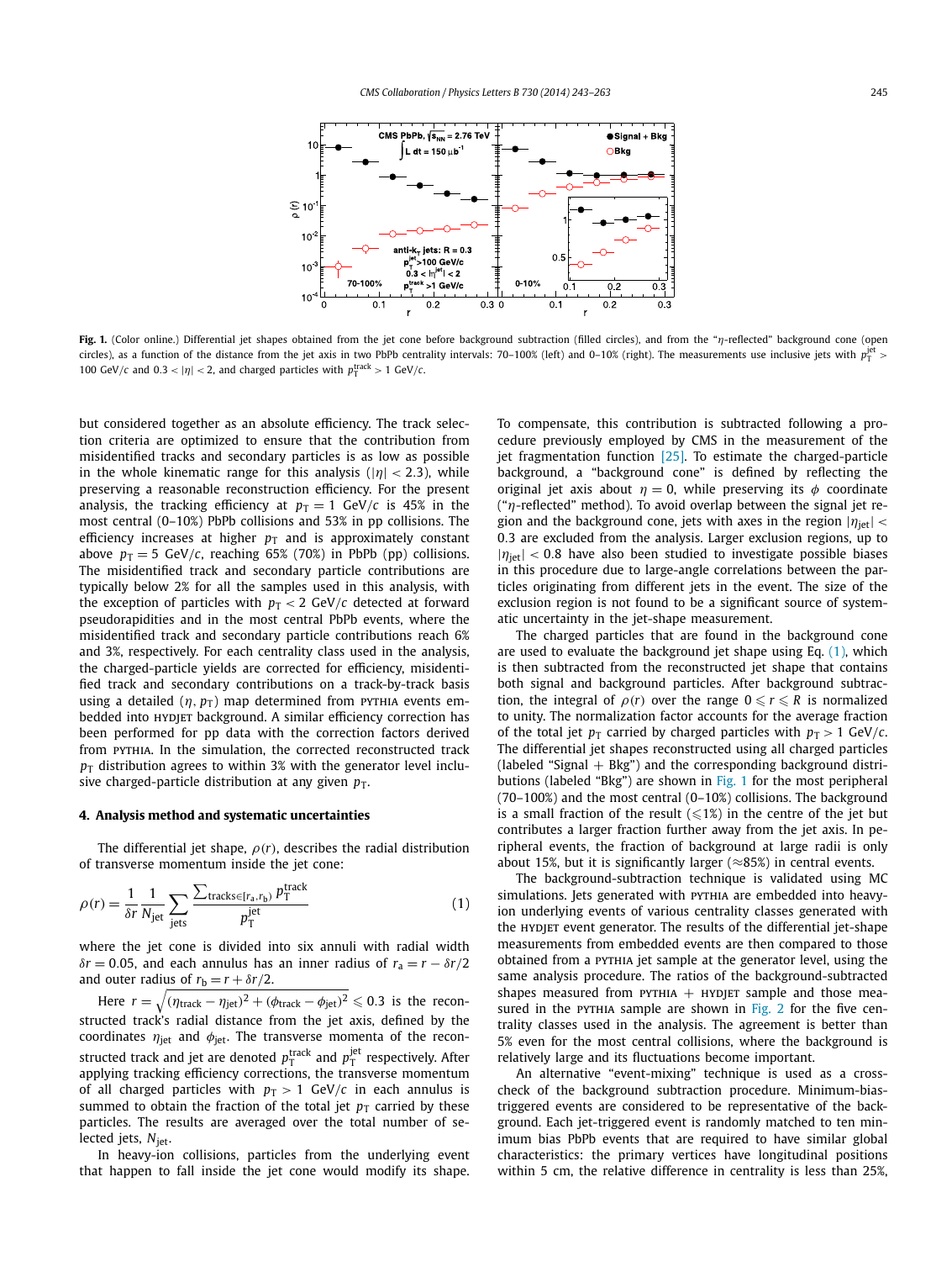<span id="page-3-0"></span>

Fig. 2. (Color online.) Ratio of jet shapes for jets generated with PYTHIA and embedded into heavy-ion background events simulated by HYDJET, to those obtained from the PYTHIA signal alone. The analysis uses the same background subtraction procedure ("*η*-reflected") as in data. The measurements use inclusive jets with  $p_{\text{T}}^{\text{jet}} > 100$  GeV/*c* and 0.3  $<$  | $\eta$ |  $<$  2, and charged particles with  $p_{\text{T}}^{\text{track}} > 1$  GeV/*c*.

and the event plane angle, as determined from the azimuthal anisotropy of the energy deposited in the HF calorimeters [\[47\],](#page-6-0) is the same within 250 mrad. Alternate values for these selection requirements are also studied and lead to negligible differences in the analysis results. The particles from these selected minimum bias events are used to evaluate the background jet shapes corresponding to the jets in the signal sample. The differential jet shapes obtained using this alternative background estimation are then compared to those obtained using the *η*-reflection technique and the ratio of the two results is used to estimate a systematic uncertainty as listed in Table 1.

The goal of the present measurement is to study the modifications of the jet structure due to the presence of a hot and dense medium produced in PbPb collisions. To evaluate these modifications in each centrality interval of the PbPb measurements, a reference differential jet shape distribution is constructed from the pp data, taking into account the differences in the jet energy scale, jet momentum resolution, and the jet  $p_T$  distributions in the two systems. These adjustments are needed to ensure that the comparison is free of detector effects and that the kinematic range of the jets included in the comparison is the same. Based on MC studies, the reconstructed  $p<sub>T</sub>$  of every jet in the pp data has been shifted to remove any residual differences in the jet energy scale between the two systems due to background fluctuations. These shifts are of the order of 1–2%, depending on the centrality. Next, the jet  $p_T$ is smeared using a Gaussian distribution with a standard deviation determined by the quadratic difference of the jet energy resolution in PbPb and pp collisions. The smearing factors are derived from MC studies, which show that the jet momentum response has little or no deviation from a Gaussian shape in both collision systems. The resulting jet  $p<sub>T</sub>$  spectrum is compared to the spectra in PbPb collisions in each centrality class in order to determine a jet  $p_T$ -dependent weight. This is applied on a jet-by-jet basis to ensure that the spectra of the jets that are included in the jet shape measurement are identical in the two systems. This is important, since the jet shapes depend on jet  $p_T$ . Several parametrizations of the  $p_T$  dependence of the resolution and the jet energy scale are used to evaluate the uncertainties in this procedure.

Several sources of systematic uncertainties are considered in the measurement of the jet shapes in PbPb collisions and of their nuclear modification factors,  $\rho(r)^{\text{PbPb}}/\rho(r)^{\text{pp}}$ . These sources include the tracking efficiency, the background subtraction method, the jet energy resolution and the jet energy scale. They are evaluated as a function of the jet-track distance *r* and are summarized in Table 1. Uncertainties are shown for representative radius bins only; they vary smoothly in other radius bins that are not

#### **Table 1**

Systematic uncertainties in the measurement of the differential jet shapes in PbPb collisions, and in the ratio to the pp based reference measurement  $\rho(r)^{\text{PbPb}}/\rho(r)^{\text{pp}}$ . The uncertainties have a small centrality dependence and the table shows the maximum values that typically correspond to the most central collisions.

| Source                  | Distance from jet axis (radius) |       |                   |       |
|-------------------------|---------------------------------|-------|-------------------|-------|
|                         | $r \leqslant 0.1$               |       | $r \geqslant 0.2$ |       |
|                         | $\rho(r)$                       | Ratio | $\rho(r)$         | Ratio |
| Background subtr.       | 2%                              | 2%    | 10%               | 10%   |
| Tracking eff.           | 7%                              | 4%    | 7%                | 4%    |
| Jet energy scale & res. | 2%                              | 2%    | 7%                | 5%    |
| Total                   | 8%                              | 5%    | 14%               | 12%   |

shown. Except for those due to the background subtraction, the systematic uncertainties have little or no centrality dependence. The table shows the maximum values that typically correspond to the most central collisions (0–10%). The uncertainties of the  $p_T$ -dependent tracking efficiency and misidentified tracks corrections result in uncertainties in the jet shapes, especially at a large distance from the core of the jet ( $r \ge 0.2$ ), where most of the particles have low  $p<sub>T</sub>$ . These uncertainties are less than 7% in the jet shape profile distribution and 4% in the jet shape ratios, and are independent of the centrality of the collisions. The uncertainties resulting from the background subtraction are evaluated using the relative difference in the jet shape distribution obtained with the two background subtraction procedures described above and from the simulation studies at the generator level. In more central events (0–30%), the background subtraction uncertainty is found to be of the order of 2% at the core of the jet and reaches 10% at large distances from the jet axis, where the background is more significant compared to the signal level. These uncertainties are smaller for the more peripheral events (2% for 50–100% and 5% for 30–50% centrality intervals). The uncertainties in the jet energy scale and resolution also have an impact on the measured shapes, as jets migrating in and out of the selected jet  $p<sub>T</sub>$  range may have a different shape [\[48\].](#page-6-0) In PbPb collisions, the uncertainty from this source is of the order of 7% at a large distance from the jet axis, and independent of the centrality of the collisions. In the jet shape ratios, these uncertainties are smaller and have been evaluated by varying the smearing and shifting parameters used in constructing the pp reference spectrum taking into account the relative uncertainty in the jet energy resolution and scale in the two systems. The systematic uncertainties from different sources are added in quadrature.

### **5. Results and discussion**

The differential jet shapes measured in PbPb collisions and the reference constructed based on measurements from pp data are presented in the top row of [Fig. 3](#page-4-0) for five centrality classes, varying from most peripheral 70–100% (left) to most central 0–10% (right). In both collision systems, 85% of the transverse momentum is concentrated in the core of the jet at radii  $r < 0.1$ , and the small amount ( $\approx$ 5%) of  $p_T$  contained at radii  $r > 0.2$  is carried by low- $p_T$  particles. The largest differences between the jet shapes measured in the PbPb and pp systems are observed at large radii in the most central PbPb collisions. To quantify these modifications, the ratios  $\rho(r)^{\text{PbPb}}/\rho(r)^{\text{pp}}$  are plotted in the bottom row of [Fig. 3.](#page-4-0) Deviations from unity indicate a modification of jet structure in the nuclear medium. Recall that the integrals of the jet shapes are normalized to unity and, as a result, an excess at one distance *r* from the jet axis has to be compensated by a depletion at another location. In the peripheral collisions (70–100%), the ratio is close to unity within the uncertainties in the whole measured range, which indicates that the radial distribution of the summed transverse momentum of the particles inside the jets is similar in the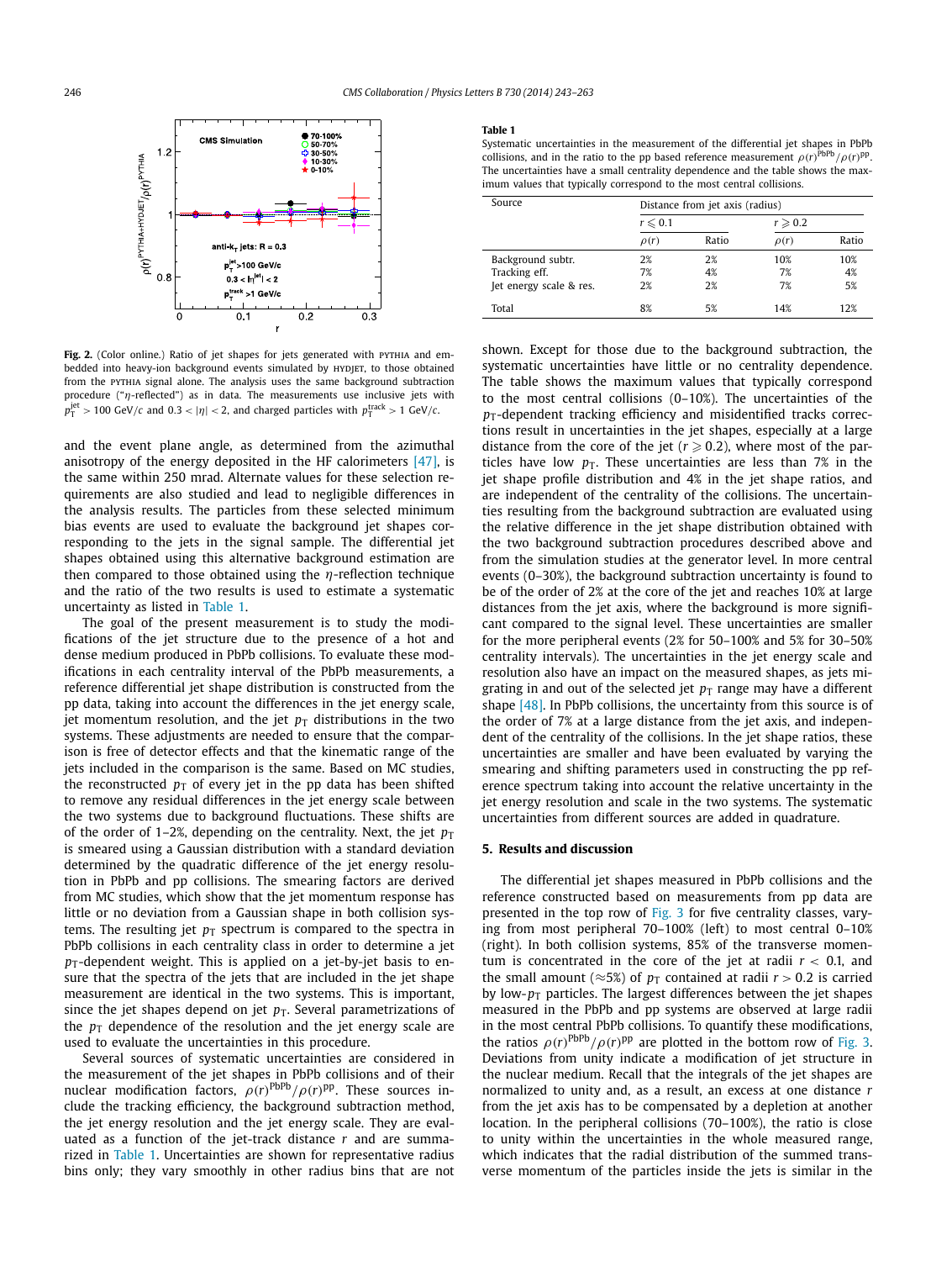<span id="page-4-0"></span>

**Fig. 3.** (Color online.) Top row: Differential jet shapes in PbPb collisions (filled circles) as a function of distance from the jet axis for inclusive jets with  $p_1^{\text{jet}} > 100 \text{ GeV/c}$ and  $0.3 < |\eta| < 2$  in five PbPb centrality intervals. The measurements use charged particles with  $p_T^{\rm track} > 1$  GeV/c. The pp-based reference shapes (with centrality-based adjustments as described in the text) are shown with open symbols. Each spectrum is normalized to an integral of unity. The shaded regions represent the systematic uncertainties for the measurement performed in PbPb collisions, with the statistical uncertainties too small to be visible. Bottom row: Jet shape nuclear modification factors,  $\rho(r)^{\text{PbPb}}/\rho(r)^{\text{PP}}$ . The error bars show the statistical uncertainties, and the shaded boxes indicate the systematic uncertainties.

two systems. In more central PbPb collisions (0–70%), a depletion is observed in the region  $0.1 < r < 0.2$  with a typical value of the ratio  $\rho(r)^{\text{PbPb}}/\rho(r)^{\text{pp}}$  around 0.84 and a total uncertainty of less than 7%. In the most central PbPb collisions (10–30% and 0–10%), an excess of transverse momentum fraction emitted at large radius *r >* 0*.*2 emerges, indicating a moderate broadening of the jets in the medium. At the largest radius  $0.25 < r < 0.3$ , the value of the ratio  $\rho(r)^{\text{PbPb}}$ / $\rho(r)^{\text{pp}}$  is 1.04 ± 0.09 *(stat.)* ± 0.05 *(syst.)* for the most peripheral collisions (70–100%), while in the central collisions (10–30% and 0–10%) it increases to 1*.*27±0*.*03 *(*stat*.)*±0*.*15 *(*syst*.)* and  $1.35 \pm 0.05$  (stat.)  $\pm 0.16$  (syst.), respectively. These observations are consistent with previous studies in CMS which find that the energy that the jets lose in the medium is redistributed at large distances from the jet axis outside the jet cone [\[22\].](#page-5-0) The differential study of the jet structure presented here provides important additional information and shows that nuclear modifications are also present inside the jet cone. Qualitatively, a similar trend is predicted by theory [\[34,35\]](#page-5-0) based on parton level calculations for PbPb collisions at a different centre-of-mass energy. It is expected that a detailed theory-experiment comparison will be performed in the future, in which the theoretical calculations would include all experimental cuts that would influence the observed correlations, and model the effects due to the hadronization process. This comparison will contribute to our understanding of the medium properties.

### **6. Summary**

The first measurement of jet shapes in PbPb collisions at  $\sqrt{s_\text{NN}}$  = 2.76 TeV has been performed. The results have been compared to reference shapes measured in pp collisions at the same centre-of-mass energy. Inclusive jets with  $p_{\text{T}}^{\text{jet}} > 100 \text{ GeV}/c$  and  $0.3 < |\eta| < 2$  have been reconstructed using the anti- $k<sub>T</sub>$  algorithm with a distance parameter  $R = 0.3$ , and the jet shapes have been studied using charged particles with  $p_T > 1$  GeV/*c* as a function of collision centrality. In peripheral collisions, the shapes in PbPb are similar to those in the pp reference distributions. A centrality dependent modification of the jet shapes emerges in the more central PbPb collisions. A redistribution of the jet energy inside the cone is found, specifically, a depletion of jet transverse momentum fraction at intermediate radii,  $0.1 < r < 0.2$ , and an excess at large radii,  $r > 0.2$ . These results are important for characterizing the shower evolution in the presence of a hot and dense nuclear medium.

### **Acknowledgements**

We congratulate our colleagues in the CERN accelerator departments for the excellent performance of the LHC and thank the technical and administrative staffs at CERN and at other CMS institutes for their contributions to the success of the CMS effort. In addition, we gratefully acknowledge the computing centres and personnel of the Worldwide LHC Computing Grid for delivering so effectively the computing infrastructure essential to our analyses. Finally, we acknowledge the enduring support for the construction and operation of the LHC and the CMS detector provided by the following funding agencies: BMWF and FWF (Austria); FNRS and FWO (Belgium); CNPq, CAPES, FAPERJ, and FAPESP (Brazil); MES (Bulgaria); CERN; CAS, MoST, and NSFC (China); COLCIENCIAS (Colombia); MSES (Croatia); RPF (Cyprus); MoER, SF0690030s09 and ERDF (Estonia); Academy of Finland, MEC, and HIP (Finland); CEA and CNRS/IN2P3 (France); BMBF, DFG, and HGF (Germany); GSRT (Greece); OTKA and NKTH (Hungary); DAE and DST (India); IPM (Iran); SFI (Ireland); INFN (Italy); NRF and WCU (Republic of Korea); LAS (Lithuania); CINVESTAV, CONACYT, SEP, and UASLP-FAI (Mexico); MBIE (New Zealand); PAEC (Pakistan); MSHE and NSC (Poland); FCT (Portugal); JINR (Dubna); MON, RosAtom, RAS and RFBR (Russia); MESTD (Serbia); SEIDI and CPAN (Spain); Swiss Funding Agencies (Switzerland); NSC (Taipei); ThEPCenter, IPST, STAR and NSTDA (Thailand); TUBITAK and TAEK (Turkey); NASU (Ukraine); STFC (United Kingdom); DOE and NSF (USA).

Individuals have received support from the Marie-Curie programme and the European Research Council and EPLANET (European Union); the Leventis Foundation; the A.P. Sloan Foundation; the Alexander von Humboldt Foundation; the Belgian Federal Science Policy Office; the Fonds pour la Formation à la Recherche dans l'Industrie et dans l'Agriculture (FRIA-Belgium); the Agentschap voor Innovatie door Wetenschap en Technologie (IWT-Belgium); the Ministry of Education, Youth and Sports (MEYS) of Czech Republic; the Council of Science and Industrial Research,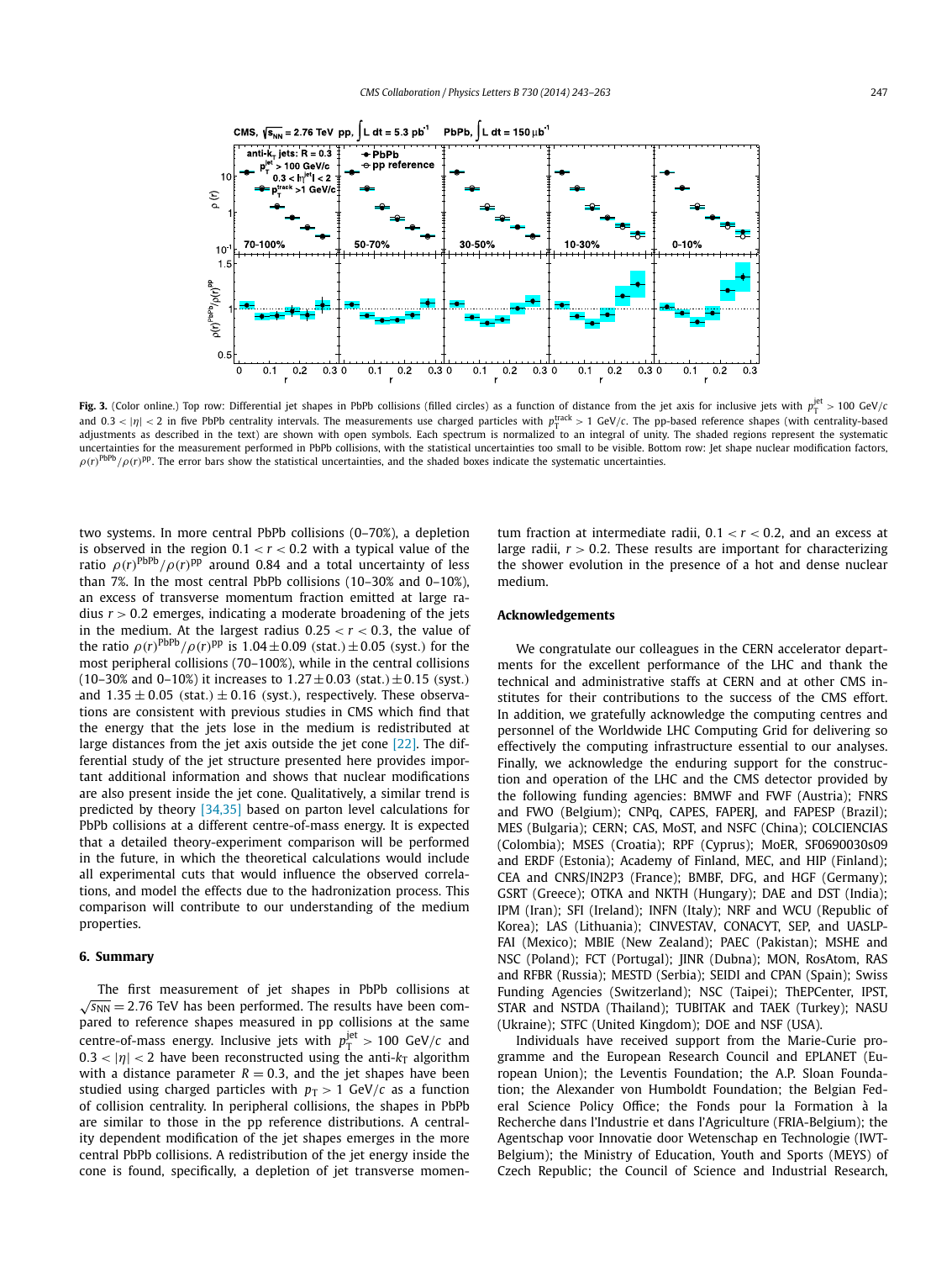<span id="page-5-0"></span>India; the Compagnia di San Paolo (Torino); the HOMING PLUS programme of Foundation for Polish Science, cofinanced by EU, Regional Development Fund; and the Thalis and Aristeia programmes cofinanced by EU-ESF and the Greek NSRF.

#### **References**

- [1] J.D. Bjorken, Energy loss of energetic partons in QGP: possible extinction of high  $p_T$  jets in hadron-hadron collisions, [http://lss.fnal.gov/archive/preprint/](http://lss.fnal.gov/archive/preprint/fermilab-pub-82-059-t.shtml) [fermilab-pub-82-059-t.shtml](http://lss.fnal.gov/archive/preprint/fermilab-pub-82-059-t.shtml), 1982, FERMILAB-PUB-82-059-THY.
- [2] M. Gyulassy, M. Plumer, Jet quenching in dense matter, Phys. Lett. B 243 (1990) 432, [http://dx.doi.org/10.1016/0370-2693\(90\)91409-5](http://dx.doi.org/10.1016/0370-2693(90)91409-5).
- [3] K. Adcox, et al., PHENIX Collaboration, Suppression of hadrons with large transverse momentum in central Au + Au collisions at  $\sqrt{s_{NN}} = 130$  GeV, Phys. Rev. Lett. 88 (2002) 022301, <http://dx.doi.org/10.1103/PhysRevLett.88.022301>, arXiv:nucl-ex/0109003.
- [4] C. Adler, et al., STAR Collaboration, Centrality dependence of high  $p_T$  hadron suppression in Au + Au collisions at  $\sqrt{s_{NN}}$  = 200 GeV, Phys. Rev. Lett. 89 (2002) 202301, <http://dx.doi.org/10.1103/PhysRevLett.89.202301>, arXiv:nucl-ex/ 0206011.
- [5] S.S. Adler, et al., PHENIX Collaboration, Absence of suppression in particle production at large transverse momentum in  $\sqrt{s_{NN}} = 200$  GeV d + Au collisions, Phys. Rev. Lett. 91 (2003) 072303, [http://dx.doi.org/10.1103/](http://dx.doi.org/10.1103/PhysRevLett.91.072303) [PhysRevLett.91.072303,](http://dx.doi.org/10.1103/PhysRevLett.91.072303) arXiv:nucl-ex/0306021.
- [6] C. Adler, et al., STAR Collaboration, Disappearance of back-to-back high  $p_T$ hadron correlations in central Au + Au collisions at  $\sqrt{s_{NN}}$  = 200 GeV, Phys. Rev. Lett. 90 (2003) 082302, <http://dx.doi.org/10.1103/PhysRevLett.90.082302>, arXiv:nucl-ex/0210033.
- [7] J. Adams, et al., STAR Collaboration, Evidence from  $d + Au$  measurements for final state suppression of high  $p<sub>T</sub>$  hadrons in Au + Au collisions at RHIC. Phys. Rev. Lett. 91 (2003) 072304, <http://dx.doi.org/10.1103/PhysRevLett.91.072304>, arXiv:nucl-ex/0306024.
- [8] K. Adcox, et al., PHENIX Collaboration, Formation of dense partonic matter in relativistic nucleus–nucleus collisions at RHIC: Experimental evaluation by the PHENIX Collaboration, Nucl. Phys. A 757 (2005) 184, [http://dx.doi.org/](http://dx.doi.org/10.1016/j.nuclphysa.2005.03.086) [10.1016/j.nuclphysa.2005.03.086](http://dx.doi.org/10.1016/j.nuclphysa.2005.03.086).
- [9] J. Adams, et al., STAR Collaboration, Experimental and theoretical challenges in the search for the quark–gluon plasma: The STAR Collaboration's critical assessment of the evidence from RHIC collisions, Nucl. Phys. A 757 (2005) 102, [http://dx.doi.org/10.1016/j.nuclphysa.2005.03.085.](http://dx.doi.org/10.1016/j.nuclphysa.2005.03.085)
- [10] B.B. Back, et al., PHOBOS Collaboration, The PHOBOS perspective on discoveries at RHIC, Nucl. Phys. A 757 (2005) 28, [http://dx.doi.org/10.1016/](http://dx.doi.org/10.1016/j.nuclphysa.2005.03.084) [j.nuclphysa.2005.03.084](http://dx.doi.org/10.1016/j.nuclphysa.2005.03.084).
- [11] I. Arsene, et al., BRAHMS Collaboration, Quark–gluon plasma and color glass condensate at RHIC? The Perspective from the BRAHMS experiment, Nucl. Phys. A 757 (2005) 1, [http://dx.doi.org/10.1016/j.nuclphysa.2005.02.130,](http://dx.doi.org/10.1016/j.nuclphysa.2005.02.130) arXiv: nucl-ex/0410020.
- [12] D. d'Enterria, Jet Quenching, vol. 23: Relativistic Heavy Ion Physics, Springer Materials – The Landolt-Börnstein Database, Springer-Verlag, 2010, [http://](http://dx.doi.org/10.1007/978-3-642-01539-7_16) [dx.doi.org/10.1007/978-3-642-01539-7\\_16](http://dx.doi.org/10.1007/978-3-642-01539-7_16), arXiv:0902.2011.
- [13] S.A. Bass, C. Gale, A. Majumder, C. Nonaka, G.-Y. Qin, T. Renk, J. Ruppert, Systematic comparison of jet energy-loss schemes in a realistic hydrodynamic medium, Phys. Rev. C 79 (2009) 024901, [http://dx.doi.org/10.1103/](http://dx.doi.org/10.1103/PhysRevC.79.024901) [PhysRevC.79.024901,](http://dx.doi.org/10.1103/PhysRevC.79.024901) arXiv:0808.0908.
- [14] T. Renk, Constraining the physics of jet quenching, Phys. Rev. C 85 (2012) 044903, [http://dx.doi.org/10.1103/PhysRevC.85.044903,](http://dx.doi.org/10.1103/PhysRevC.85.044903) arXiv:1112.2503.
- [15] N. Armesto, B. Cole, C. Gale, W.A. Horowitz, P. Jacobs, S. Jeon, M. van Leeuwen, A. Majumder, Comparison of jet quenching formalisms for a quark– gluon plasma "brick", Phys. Rev. C 86 (2012) 064904, [http://dx.doi.org/](http://dx.doi.org/10.1103/PhysRevC.86.064904) [10.1103/PhysRevC.86.064904](http://dx.doi.org/10.1103/PhysRevC.86.064904), arXiv:1106.1106.
- [16] A. Majumder, M. Van Leeuwen, The theory and phenomenology of perturbative QCD based jet quenching, Prog. Part. Nucl. Phys. A 66 (2011) 41, <http://dx.doi.org/10.1016/j.ppnp.2010.09.001>, arXiv:1002.2206.
- [17] Y. Mehtar-Tani, J.G. Milhano, K. Tywoniuk, Jet physics in heavy-ion collisions, Int. J. Mod. Phys. A 28 (2013) 1340013, [http://dx.doi.org/10.1142/](http://dx.doi.org/10.1142/S0217751X13400137) [S0217751X13400137](http://dx.doi.org/10.1142/S0217751X13400137), arXiv:1302.2579.
- [18] CMS Collaboration, Study of high  $p_T$  charged particle suppression in PbPb compared to pp collisions at  $\sqrt{s_{NN}}$  = 2.76 TeV, Eur. Phys. J. C 72 (2012) 1945, <http://dx.doi.org/10.1140/epjc/s10052-012-1945-x>, arXiv:1202.2554.
- [19] ALICE Collaboration, Suppression of charged particle production at large transverse momentum in central Pb–Pb collisions at  $\sqrt{s_{NN}} = 2.76$  TeV, Phys. Lett. B 696 (2011) 30, <http://dx.doi.org/10.1016/j.physletb.2010.12.020>, arXiv:1012.1004.
- [20] ATLAS Collaboration, Measurement of the jet radius and transverse momentum dependence of inclusive jet suppression in lead–lead collisions at  $\sqrt{s_{NN}}$  = 2.76 TeV with the ATLAS detector, Phys. Lett. B 719 (2013) 220, [http://dx.doi.org/10.1016/j.physletb.2013.01.024,](http://dx.doi.org/10.1016/j.physletb.2013.01.024) arXiv:1208.1967.
- [21] CMS Collaboration, Studies of jet quenching using isolated-photon + jet correlations in PbPb and pp collisions at  $\sqrt{s_{NN}}$  = 2.76 TeV, Phys. Lett. B 18 (2013) 773, <http://dx.doi.org/10.1016/j.physletb.2012.11.003>, arXiv:1205.0206.
- [22] CMS Collaboration, Observation and studies of jet quenching in PbPb collisions at  $\sqrt{s_{NN}}$  = 2.76 TeV, Phys. Rev. C 84 (2011) 024906, [http://dx.doi.org/](http://dx.doi.org/10.1103/PhysRevC.84.024906) [10.1103/PhysRevC.84.024906](http://dx.doi.org/10.1103/PhysRevC.84.024906), arXiv:1102.1957.
- [23] CMS Collaboration, Jet momentum dependence of jet quenching in PbPb collisions at  $\sqrt{s_{NN}}$  = 2.76 TeV, Phys. Lett. B 712 (2012) 176, [http://dx.doi.org/](http://dx.doi.org/10.1016/j.physletb.2012.04.058) [10.1016/j.physletb.2012.04.058,](http://dx.doi.org/10.1016/j.physletb.2012.04.058) arXiv:1202.5022.
- [24] ATLAS Collaboration, Observation of a centrality-dependent dijet asymmetry in lead–lead collisions at  $\sqrt{s_{NN}}$  = 2.76 TeV with the ATLAS detector at the LHC, Phys. Rev. Lett. 105 (2010) 252303, [http://dx.doi.org/10.1103/PhysRevLett.](http://dx.doi.org/10.1103/PhysRevLett.105.252303) [105.252303](http://dx.doi.org/10.1103/PhysRevLett.105.252303), arXiv:1011.6182.
- [25] CMS Collaboration, Measurement of jet fragmentation into charged particles in pp and PbPb collisions at  $\sqrt{s_{NN}}$  = 2.76 TeV, J. High Energy Phys. 1210 (2012) 087, [http://dx.doi.org/10.1007/JHEP10\(2012\)087](http://dx.doi.org/10.1007/JHEP10(2012)087), arXiv:1205.5872.
- [26] Y. Mehtar-Tani, C.A. Salgado, K. Tywoniuk, Anti-angular ordering of gluon radiation in QCD media, Phys. Rev. Lett. 106 (2011) 122002, [http://dx.doi.org/](http://dx.doi.org/10.1103/PhysRevLett.106.122002) [10.1103/PhysRevLett.106.122002](http://dx.doi.org/10.1103/PhysRevLett.106.122002), arXiv:1009.2965.
- [27] A. Idilbi, A. Majumder, Extending soft-collinear-effective-theory to describe hard jets in dense QCD media, Phys. Rev. D 80 (2009) 054022, [http://dx.doi.org/](http://dx.doi.org/10.1103/PhysRevD.80.054022) [10.1103/PhysRevD.80.054022,](http://dx.doi.org/10.1103/PhysRevD.80.054022) arXiv:0808.1087.
- [28] J. Casalderrey-Solana, E. Iancu, Interference effects in medium-induced gluon radiation, J. High Energy Phys. 1108 (2011) 015, [http://dx.doi.org/](http://dx.doi.org/10.1007/JHEP08(2011)015) [10.1007/JHEP08\(2011\)015,](http://dx.doi.org/10.1007/JHEP08(2011)015) arXiv:1105.1760.
- [29] J. Casalderrey-Solana, J.G. Milhano, U. Wiedemann, Jet quenching via jet collimation, J. Phys. G 38 (2011) 124086, [http://dx.doi.org/10.1088/](http://dx.doi.org/10.1088/0954-3899/38/12/124086) [0954-3899/38/12/124086](http://dx.doi.org/10.1088/0954-3899/38/12/124086), arXiv:1107.1964.
- [30] R.B. Neufeld, I. Vitev, Parton showers as sources of energy–momentum deposition in the QGP and their implication for shockwave formation at RHIC and at the LHC, Phys. Rev. C 86 (2012) 024905, [http://dx.doi.org/10.1103/](http://dx.doi.org/10.1103/PhysRevC.86.024905) [PhysRevC.86.024905,](http://dx.doi.org/10.1103/PhysRevC.86.024905) arXiv:1105.2067.
- [31] J.-P. Blaizot, F. Dominguez, E. Iancu, Y. Mehtar-Tani, Medium-induced gluon branching, J. High Energy Phys. 1301 (2013) 143, [http://dx.doi.org/10.1007/](http://dx.doi.org/10.1007/JHEP01(2013)143) [JHEP01\(2013\)143](http://dx.doi.org/10.1007/JHEP01(2013)143), arXiv:1209.4585.
- [32] M. Fickinger, G. Ovanesyan, I. Vitev, Angular distributions of higher order splitting functions in the vacuum and in dense QCD matter, J. High Energy Phys. 1307 (2013) 059, [http://dx.doi.org/10.1007/JHEP07\(2013\)059,](http://dx.doi.org/10.1007/JHEP07(2013)059) arXiv:1304.3497.
- [33] C.A. Salgado, U.A. Wiedemann, Medium modification of jet shapes and jet multiplicities, Phys. Rev. Lett. 93 (2004) 042301, [http://dx.doi.org/](http://dx.doi.org/10.1103/PhysRevLett.93.042301) [10.1103/PhysRevLett.93.042301](http://dx.doi.org/10.1103/PhysRevLett.93.042301), arXiv:hep-ph/0310079.
- [34] I. Vitev, S. Wicks, B.W. Zhang, A theory of jet shapes and cross sections: from hadrons to nuclei, J. High Energy Phys. 0811 (2008) 093, [http://dx.doi.org/](http://dx.doi.org/10.1088/1126-6708/2008/11/093) [10.1088/1126-6708/2008/11/093,](http://dx.doi.org/10.1088/1126-6708/2008/11/093) arXiv:0810.2807.
- [35] T. Renk, Medium-modified jet shapes and other jet observables from inmedium parton shower evolution, Phys. Rev. C 80 (2009) 044904, [http://](http://dx.doi.org/10.1103/PhysRevC.80.044904) [dx.doi.org/10.1103/PhysRevC.80.044904,](http://dx.doi.org/10.1103/PhysRevC.80.044904) arXiv:0906.3397.
- [36] CMS Collaboration, The CMS experiment at the CERN LHC, J. Instrum. 3 (2008) S08004, <http://dx.doi.org/10.1088/1748-0221/3/08/S08004>.
- [37] CMS Collaboration, Dependence on pseudorapidity and centrality of charged hadron production in PbPb collisions at a nucleon–nucleon centre-of-mass energy of 2.76 TeV, J. High Energy Phys. 1108 (2011) 141, [http://dx.doi.org/](http://dx.doi.org/10.1007/JHEP08(2011)141) [10.1007/JHEP08\(2011\)141,](http://dx.doi.org/10.1007/JHEP08(2011)141) arXiv:1107.4800.
- [38] CMS Collaboration, Determination of jet energy calibration and transverse momentum resolution in CMS, J. Instrum. 6 (2011) P11002, [http://dx.doi.org/](http://dx.doi.org/10.1088/1748-0221/6/11/P11002) [10.1088/1748-0221/6/11/P11002,](http://dx.doi.org/10.1088/1748-0221/6/11/P11002) arXiv:1107.4277.
- [39] T. Sjöstrand, S. Mrenna, P. Skands, PYTHIA 6.4 physics and manual, J. High Energy Phys. 0605 (2006) 026, <http://dx.doi.org/10.1088/1126-6708/2006/05/026>, arXiv:hep-ph/0603175.
- [40] R. Field, Early LHC underlying event data findings and surprises, arXiv: [1010.3558, 2010.](http://refhub.elsevier.com/S0370-2693(14)00064-1/bib4669656C64s1)
- [41] S. Agostinelli, et al., GEANT4 a simulation toolkit, Nucl. Instrum. Methods Phys. Res., Sect. A, Accel. Spectrom. Detect. Assoc. Equip. 506 (2003) 250, [http://dx.doi.org/10.1016/S0168-9002\(03\)01368-8](http://dx.doi.org/10.1016/S0168-9002(03)01368-8).
- [42] I.P. Lokhtin, A.M. Snigirev, A model of jet quenching in ultrarelativistic heavy ion collisions and high- $p<sub>T</sub>$  hadron spectra at RHIC, Eur. Phys. J. C 45 (2006) 211, [http://dx.doi.org/10.1140/epjc/s2005-02426-3,](http://dx.doi.org/10.1140/epjc/s2005-02426-3) arXiv:hep-ph/0506189.
- [43] M. Cacciari, G.P. Salam, G. Soyez, The anti-*kt* jet clustering algorithm, J. High Energy Phys. 0804 (2008) 063, [http://dx.doi.org/10.1088/](http://dx.doi.org/10.1088/1126-6708/2008/04/063) [1126-6708/2008/04/063](http://dx.doi.org/10.1088/1126-6708/2008/04/063), arXiv:0802.1189.
- [44] CMS Collaboration, Particle-flow event reconstruction in CMS and performance for jets, taus, and  $E_{\text{T}}^{\text{miss}}$ , 2009, CMS Physics Analysis Summary CMS-PAS-PFT-09-001, [http://cdsweb.cern.ch/record/1194487.](http://cdsweb.cern.ch/record/1194487)
- [45] CMS Collaboration, Commissioning of the particle-flow reconstruction in minimum-bias and jet events from pp collisions at 7 TeV, CMS Physics Analysis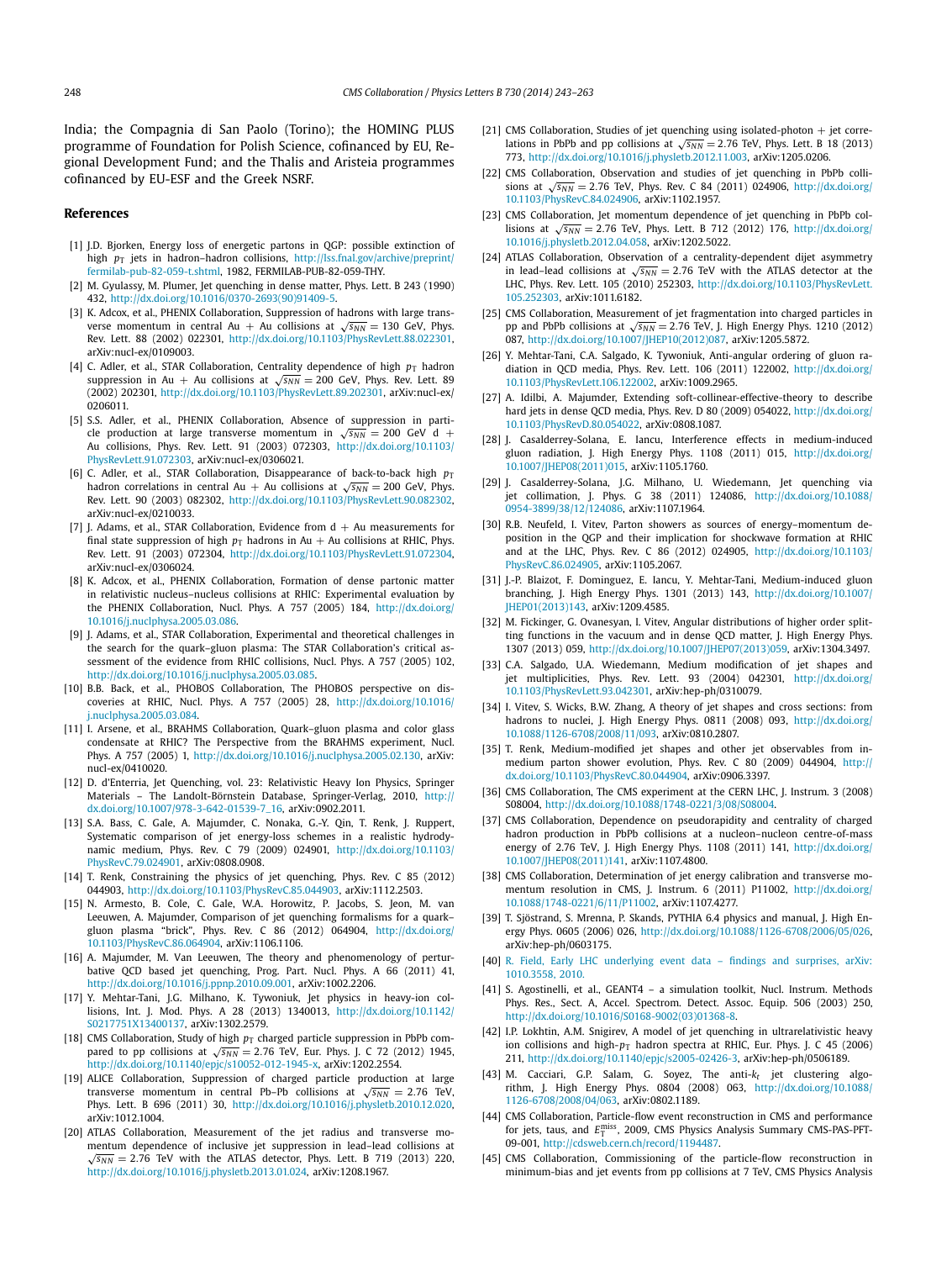<span id="page-6-0"></span>Summary CMS-PAS-PFT-10–002 (2010), <http://cdsweb.cern.ch/record/1279341>.

- [46] O. Kodolova, I. Vardanian, A. Nikitenko, A. Oulianov, The performance of the jet identification and reconstruction in heavy ions collisions with CMS detector, Eur. Phys. J. C 50 (2007) 117, [http://dx.doi.org/10.1140/epjc/](http://dx.doi.org/10.1140/epjc/s10052-007-0223-9) [s10052-007-0223-9.](http://dx.doi.org/10.1140/epjc/s10052-007-0223-9)
- [47] CMS Collaboration, Measurement of the elliptic anisotropy of charged par-

ticles produced in PbPb collisions at nucleon–nucleon center-of-mass energy = 2.76 TeV, Phys. Rev. C 87 (2013) 014902, [http://dx.doi.org/10.1103/](http://dx.doi.org/10.1103/PhysRevC.87.014902) [PhysRevC.87.014902](http://dx.doi.org/10.1103/PhysRevC.87.014902), arXiv:1204.1409.

[48] CMS Collaboration, Shape, transverse size, and charged hadron multiplicity of jets in pp collisions at 7 TeV, J. High Energy Phys. 1206 (2012) 160, [http://dx.doi.org/10.1007/JHEP06\(2012\)160,](http://dx.doi.org/10.1007/JHEP06(2012)160) arXiv:1204.3170.

### **CMS Collaboration**

# S. Chatrchyan, V. Khachatryan, A.M. Sirunyan, A. Tumasyan

*Yerevan Physics Institute, Yerevan, Armenia*

W. Adam, T. Bergauer, M. Dragicevic, J. Erö, C. Fabjan <sup>1</sup>, M. Friedl, R. Frühwirth <sup>1</sup>, V.M. Ghete, N. Hörmann, J. Hrubec, M. Jeitler <sup>1</sup>, W. Kiesenhofer, V. Knünz, M. Krammer <sup>1</sup>, I. Krätschmer, D. Liko, I. Mikulec, D. Rabady<sup>2</sup>, B. Rahbaran, C. Rohringer, H. Rohringer, R. Schöfbeck, J. Strauss, A. Taurok, W. Treberer-Treberspurg, W. Waltenberger, C.-E. Wulz<sup>[1](#page-19-0)</sup>

*Institut für Hochenergiephysik der OeAW, Wien, Austria*

V. Mossolov, N. Shumeiko, J. Suarez Gonzalez

*National Centre for Particle and High Energy Physics, Minsk, Belarus*

S. Alderweireldt, M. Bansal, S. Bansal, T. Cornelis, E.A. De Wolf, X. Janssen, A. Knutsson, S. Luyckx, L. Mucibello, S. Ochesanu, B. Roland, R. Rougny, Z. Staykova, H. Van Haevermaet, P. Van Mechelen, N. Van Remortel, A. Van Spilbeeck

*Universiteit Antwerpen, Antwerpen, Belgium*

F. Blekman, S. Blyweert, J. D'Hondt, A. Kalogeropoulos, J. Keaveney, M. Maes, A. Olbrechts, S. Tavernier, W. Van Doninck, P. Van Mulders, G.P. Van Onsem, I. Villella

*Vrije Universiteit Brussel, Brussel, Belgium*

C. Caillol, B. Clerbaux, G. De Lentdecker, L. Favart, A.P.R. Gay, T. Hreus, A. Léonard, P.E. Marage, A. Mohammadi, L. Perniè, T. Reis, T. Seva, L. Thomas, C. Vander Velde, P. Vanlaer, J. Wang

*Université Libre de Bruxelles, Bruxelles, Belgium*

V. Adler, K. Beernaert, L. Benucci, A. Cimmino, S. Costantini, S. Dildick, G. Garcia, B. Klein, J. Lellouch, A. Marinov, J. Mccartin, A.A. Ocampo Rios, D. Ryckbosch, M. Sigamani, N. Strobbe, F. Thyssen, M. Tytgat, S. Walsh, E. Yazgan, N. Zaganidis

*Ghent University, Ghent, Belgium*

S. Basegmez, C. Beluffi<sup>3</sup>, G. Bruno, R. Castello, A. Caudron, L. Ceard, G.G. Da Silveira, C. Delaere, T. du Pree, D. Favart, L. Forthomme, A. Giammanco<sup>4</sup>, J. Hollar, P. Jez, V. Lemaitre, J. Liao, O. Militaru, C. Nuttens, D. Pagano, A. Pin, K. Piotrzkowski, A. Popov<sup>5</sup>, M. Selvaggi, M. Vidal Marono, J.M. Vizan Garcia

*Université Catholique de Louvain, Louvain-la-Neuve, Belgium*

N. Beliy, T. Caebergs, E. Daubie, G.H. Hammad

*Université de Mons, Mons, Belgium*

G.A. Alves, M. Correa Martins Junior, T. Martins, M.E. Pol, M.H.G. Souza

*Centro Brasileiro de Pesquisas Fisicas, Rio de Janeiro, Brazil*

W.L. Aldá Júnior, W. Carvalho, J. Chinellato<sup>6</sup>, A. Custódio, E.M. Da Costa, D. De Jesus Damiao, C. De Oliveira Martins, S. Fonseca De Souza, H. Malbouisson, M. Malek, D. Matos Figueiredo,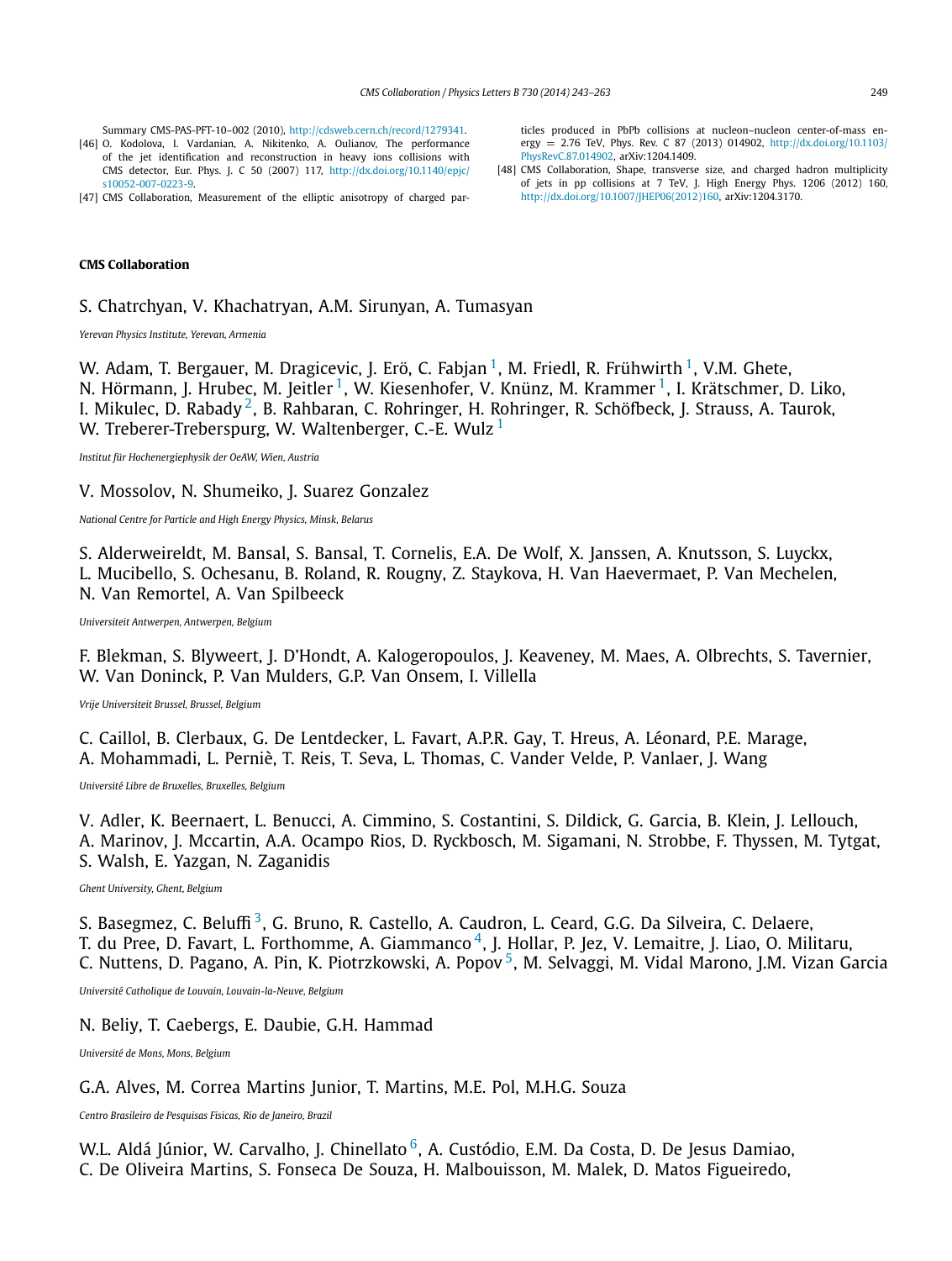# L. Mundim, H. Nogima, W.L. Prado Da Silva, A. Santoro, A. Sznajder, E.J. Tonelli Manganote<sup>6</sup>. A. Vilela Pereira

*Universidade do Estado do Rio de Janeiro, Rio de Janeiro, Brazil*

C.A. Bernardes <sup>b</sup>, F.A. Dias <sup>a, 7</sup>, T.R. Fernandez Perez Tomei <sup>a</sup>, E.M. Gregores <sup>b</sup>, C. Lagana <sup>a</sup>, P.G. Mercadante <sup>b</sup>, S.F. Novaes<sup>a</sup>, Sandra S. Padula a

<sup>a</sup> *Universidade Estadual Paulista, São Paulo, Brazil* <sup>b</sup> *Universidade Federal do ABC, São Paulo, Brazil*

# V. Genchev [2,](#page-19-0) P. Iaydjiev [2](#page-19-0), S. Piperov, M. Rodozov, G. Sultanov, M. Vutova

*Institute for Nuclear Research and Nuclear Energy, Sofia, Bulgaria*

# A. Dimitrov, R. Hadjiiska, V. Kozhuharov, L. Litov, B. Pavlov, P. Petkov

*University of Sofia, Sofia, Bulgaria*

J.G. Bian, G.M. Chen, H.S. Chen, C.H. Jiang, D. Liang, S. Liang, X. Meng, J. Tao, X. Wang, Z. Wang, H. Xiao *Institute of High Energy Physics, Beijing, China*

C. Asawatangtrakuldee, Y. Ban, Y. Guo, Q. Li, W. Li, S. Liu, Y. Mao, S.J. Qian, D. Wang, L. Zhang, W. Zou *State Key Laboratory of Nuclear Physics and Technology, Peking University, Beijing, China*

# C. Avila, C.A. Carrillo Montoya, L.F. Chaparro Sierra, J.P. Gomez, B. Gomez Moreno, J.C. Sanabria

*Universidad de Los Andes, Bogota, Colombia*

# N. Godinovic, D. Lelas, R. Plestina <sup>8</sup>, D. Polic, I. Puljak

*Technical University of Split, Split, Croatia*

### Z. Antunovic, M. Kovac

*University of Split, Split, Croatia*

# V. Brigljevic, K. Kadija, J. Luetic, D. Mekterovic, S. Morovic, L. Tikvica

*Institute Rudjer Boskovic, Zagreb, Croatia*

# A. Attikis, G. Mavromanolakis, J. Mousa, C. Nicolaou, F. Ptochos, P.A. Razis

*University of Cyprus, Nicosia, Cyprus*

### M. Finger, M. Finger Jr.

*Charles University, Prague, Czech Republic*

A.A. Abdelalim [9,](#page-19-0) Y. Assran [10,](#page-19-0) S. Elgammal [9,](#page-19-0) A. Ellithi Kamel [11](#page-19-0), M.A. Mahmoud [12](#page-19-0), A. Radi [13](#page-19-0)*,*[14](#page-19-0)

*Academy of Scientific Research and Technology of the Arab Republic of Egypt, Egyptian Network of High Energy Physics, Cairo, Egypt*

# M. Kadastik, M. Müntel, M. Murumaa, M. Raidal, L. Rebane, A. Tiko

*National Institute of Chemical Physics and Biophysics, Tallinn, Estonia*

# P. Eerola, G. Fedi, M. Voutilainen

*Department of Physics, University of Helsinki, Helsinki, Finland*

J. Härkönen, V. Karimäki, R. Kinnunen, M.J. Kortelainen, T. Lampén, K. Lassila-Perini, S. Lehti, T. Lindén, P. Luukka, T. Mäenpää, T. Peltola, E. Tuominen, J. Tuominiemi, E. Tuovinen, L. Wendland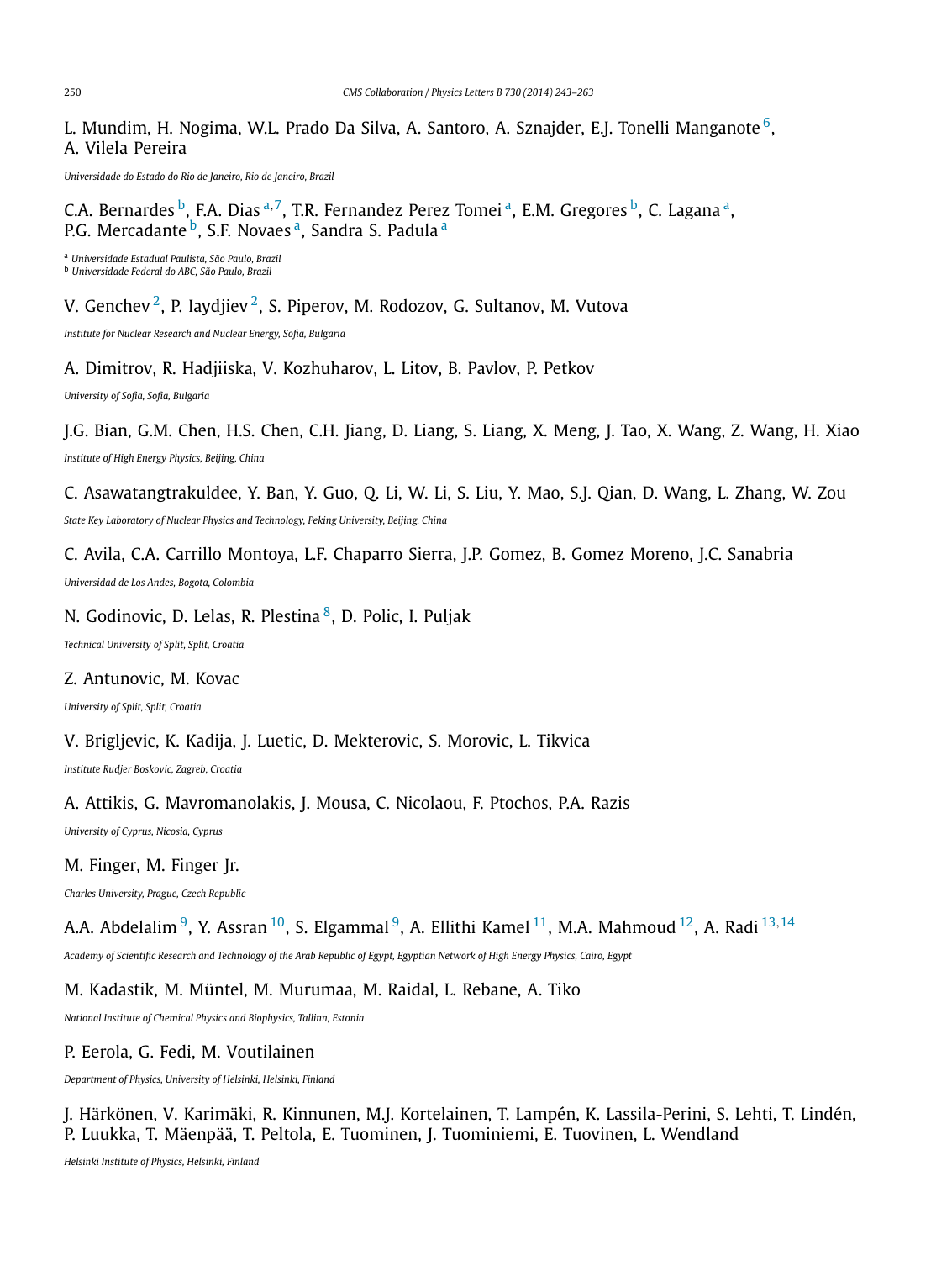# T. Tuuva

*Lappeenranta University of Technology, Lappeenranta, Finland*

M. Besancon, F. Couderc, M. Dejardin, D. Denegri, B. Fabbro, J.L. Faure, F. Ferri, S. Ganjour, A. Givernaud, P. Gras, G. Hamel de Monchenault, P. Jarry, E. Locci, J. Malcles, L. Millischer, A. Nayak, J. Rander, A. Rosowsky, M. Titov

*DSM/IRFU, CEA/Saclay, Gif-sur-Yvette, France*

S. Baffioni, F. Beaudette, L. Benhabib, M. Bluj <sup>15</sup>, P. Busson, C. Charlot, N. Daci, T. Dahms, M. Dalchenko, L. Dobrzynski, A. Florent, R. Granier de Cassagnac, M. Haguenauer, P. Miné, C. Mironov, I.N. Naranjo, M. Nguyen, C. Ochando, P. Paganini, D. Sabes, R. Salerno, Y. Sirois, C. Veelken, A. Zabi

*Laboratoire Leprince-Ringuet, Ecole Polytechnique, IN2P3-CNRS, Palaiseau, France*

J.-L. Agram  $^{16}$ , J. Andrea, D. Bloch, J.-M. Brom, E.C. Chabert, C. Collard, E. Conte  $^{16}$ , F. Drouhin  $^{16}$ , J.-C. Fontaine [16,](#page-19-0) D. Gelé, U. Goerlach, C. Goetzmann, P. Juillot, A.-C. Le Bihan, P. Van Hove

*Institut Pluridisciplinaire Hubert Curien, Université de Strasbourg, Université de Haute Alsace Mulhouse, CNRS/IN2P3, Strasbourg, France*

# S. Gadrat

*Centre de Calcul de l'Institut National de Physique Nucleaire et de Physique des Particules, CNRS/IN2P3, Villeurbanne, France*

S. Beauceron, N. Beaupere, G. Boudoul, S. Brochet, J. Chasserat, R. Chierici, D. Contardo, P. Depasse, H. El Mamouni, J. Fan, J. Fay, S. Gascon, M. Gouzevitch, B. Ille, T. Kurca, M. Lethuillier, L. Mirabito, S. Perries, L. Sgandurra, V. Sordini, M. Vander Donckt, P. Verdier, S. Viret

*Université de Lyon, Université Claude Bernard Lyon 1, CNRS-IN2P3, Institut de Physique Nucléaire de Lyon, Villeurbanne, France*

# Z. Tsamalaidze<sup>[17](#page-20-0)</sup>

*Institute of High Energy Physics and Informatization, Tbilisi State University, Tbilisi, Georgia*

C. Autermann, S. Beranek, M. Bontenackels, B. Calpas, M. Edelhoff, L. Feld, N. Heracleous, O. Hindrichs, K. Klein, A. Ostapchuk, A. Perieanu, F. Raupach, J. Sammet, S. Schael, D. Sprenger, H. Weber, B. Wittmer, V. Zhukov [5](#page-19-0)

*RWTH Aachen University, I. Physikalisches Institut, Aachen, Germany*

M. Ata, J. Caudron, E. Dietz-Laursonn, D. Duchardt, M. Erdmann, R. Fischer, A. Güth, T. Hebbeker, C. Heidemann, K. Hoepfner, D. Klingebiel, S. Knutzen, P. Kreuzer, M. Merschmeyer, A. Meyer, M. Olschewski, K. Padeken, P. Papacz, H. Pieta, H. Reithler, S.A. Schmitz, L. Sonnenschein, J. Steggemann, D. Teyssier, S. Thüer, M. Weber

*RWTH Aachen University, III. Physikalisches Institut A, Aachen, Germany*

V. Cherepanov, Y. Erdogan, G. Flügge, H. Geenen, M. Geisler, W. Haj Ahmad, F. Hoehle, B. Kargoll, T. Kress, Y. Kuessel, J. Lingemann<sup>2</sup>, A. Nowack, I.M. Nugent, L. Perchalla, O. Pooth, A. Stahl

*RWTH Aachen University, III. Physikalisches Institut B, Aachen, Germany*

I. Asin, N. Bartosik, J. Behr, W. Behrenhoff, U. Behrens, A.J. Bell, M. Bergholz<sup>18</sup>, A. Bethani, K. Borras, A. Burgmeier, A. Cakir, L. Calligaris, A. Campbell, S. Choudhury, F. Costanza, C. Diez Pardos, S. Dooling, T. Dorland, G. Eckerlin, D. Eckstein, G. Flucke, A. Geiser, I. Glushkov, A. Grebenyuk, P. Gunnellini, S. Habib, J. Hauk, G. Hellwig, D. Horton, H. Jung, M. Kasemann, P. Katsas, C. Kleinwort, H. Kluge, M. Krämer, D. Krücker, E. Kuznetsova, W. Lange, J. Leonard, K. Lipka, W. Lohmann [18,](#page-20-0) B. Lutz, R. Mankel, I. Marfin, I.-A. Melzer-Pellmann, A.B. Meyer, J. Mnich, A. Mussgiller, S. Naumann-Emme, O. Novgorodova, F. Nowak, J. Olzem, H. Perrey, A. Petrukhin, D. Pitzl, R. Placakyte, A. Raspereza, P.M. Ribeiro Cipriano,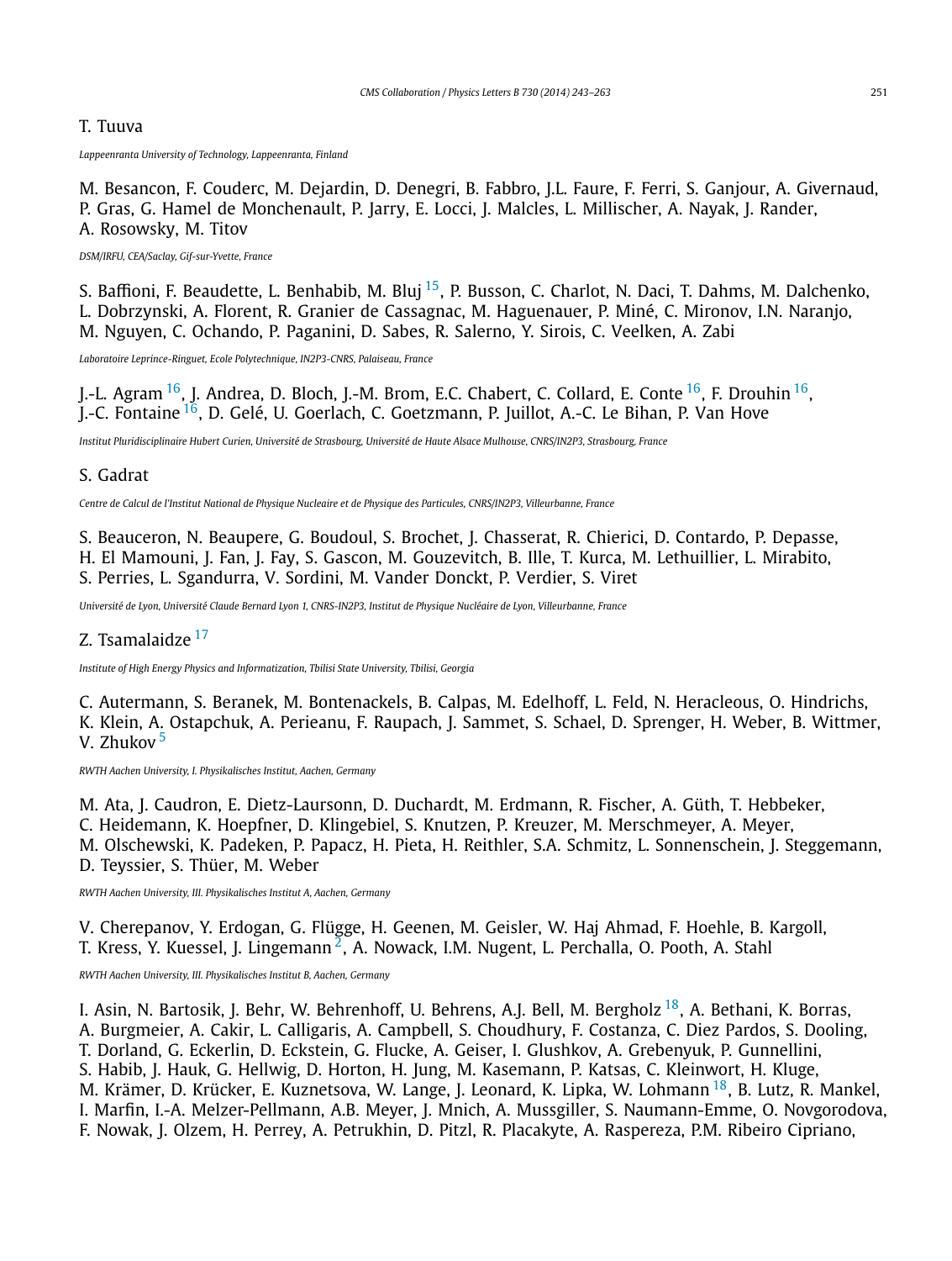C. Riedl, E. Ron, M.Ö. Sahin, J. Salfeld-Nebgen, R. Schmidt [18,](#page-20-0) T. Schoerner-Sadenius, N. Sen, M. Stein, R. Walsh, C. Wissing

*Deutsches Elektronen-Synchrotron, Hamburg, Germany*

M. Aldaya Martin, V. Blobel, H. Enderle, J. Erfle, E. Garutti, U. Gebbert, M. Görner, M. Gosselink, J. Haller, K. Heine, R.S. Höing, G. Kaussen, H. Kirschenmann, R. Klanner, R. Kogler, J. Lange, I. Marchesini, T. Peiffer, N. Pietsch, D. Rathjens, C. Sander, H. Schettler, P. Schleper, E. Schlieckau, A. Schmidt, M. Schröder, T. Schum, M. Seidel, J. Sibille <sup>19</sup>, V. Sola, H. Stadie, G. Steinbrück, J. Thomsen, D. Troendle, E. Usai, L. Vanelderen

*University of Hamburg, Hamburg, Germany*

C. Barth, C. Baus, J. Berger, C. Böser, E. Butz, T. Chwalek, W. De Boer, A. Descroix, A. Dierlamm, M. Feindt, M. Guthoff<sup>2</sup>, F. Hartmann<sup>2</sup>, T. Hauth<sup>2</sup>, H. Held, K.H. Hoffmann, U. Husemann, I. Katkov<sup>5</sup>, J.R. Komaragiri, A. Kornmayer [2,](#page-19-0) P. Lobelle Pardo, D. Martschei, Th. Müller, M. Niegel, A. Nürnberg, O. Oberst, J. Ott, G. Quast, K. Rabbertz, F. Ratnikov, S. Röcker, F.-P. Schilling, G. Schott, H.J. Simonis, F.M. Stober, R. Ulrich, J. Wagner-Kuhr, S. Wayand, T. Weiler, M. Zeise

*Institut für Experimentelle Kernphysik, Karlsruhe, Germany*

G. Anagnostou, G. Daskalakis, T. Geralis, S. Kesisoglou, A. Kyriakis, D. Loukas, A. Markou, C. Markou, E. Ntomari, I. Topsis-giotis

*Institute of Nuclear and Particle Physics (INPP), NCSR Demokritos, Aghia Paraskevi, Greece*

L. Gouskos, A. Panagiotou, N. Saoulidou, E. Stiliaris

*University of Athens, Athens, Greece*

X. Aslanoglou, I. Evangelou, G. Flouris, C. Foudas, P. Kokkas, N. Manthos, I. Papadopoulos, E. Paradas

*University of Ioánnina, Ioánnina, Greece*

G. Bencze, C. Hajdu, P. Hidas, D. Horvath  $20$ , F. Sikler, V. Veszpremi, G. Vesztergombi  $21$ , A.J. Zsigmond

*KFKI Research Institute for Particle and Nuclear Physics, Budapest, Hungary*

# N. Beni, S. Czellar, J. Molnar, J. Palinkas, Z. Szillasi

*Institute of Nuclear Research ATOMKI, Debrecen, Hungary*

# J. Karancsi, P. Raics, Z.L. Trocsanyi, B. Ujvari

*University of Debrecen, Debrecen, Hungary*

# S.K. Swain [22](#page-20-0)

*National Institute of Science Education and Research, Bhubaneswar, India*

S.B. Beri, V. Bhatnagar, N. Dhingra, R. Gupta, M. Kaur, M.Z. Mehta, M. Mittal, N. Nishu, A. Sharma, J.B. Singh

*Panjab University, Chandigarh, India*

Ashok Kumar, Arun Kumar, S. Ahuja, A. Bhardwaj, B.C. Choudhary, S. Malhotra, M. Naimuddin, K. Ranjan, P. Saxena, V. Sharma, R.K. Shivpuri

*University of Delhi, Delhi, India*

S. Banerjee, S. Bhattacharya, K. Chatterjee, S. Dutta, B. Gomber, Sa. Jain, Sh. Jain, R. Khurana, A. Modak, S. Mukherjee, D. Roy, S. Sarkar, M. Sharan, A.P. Singh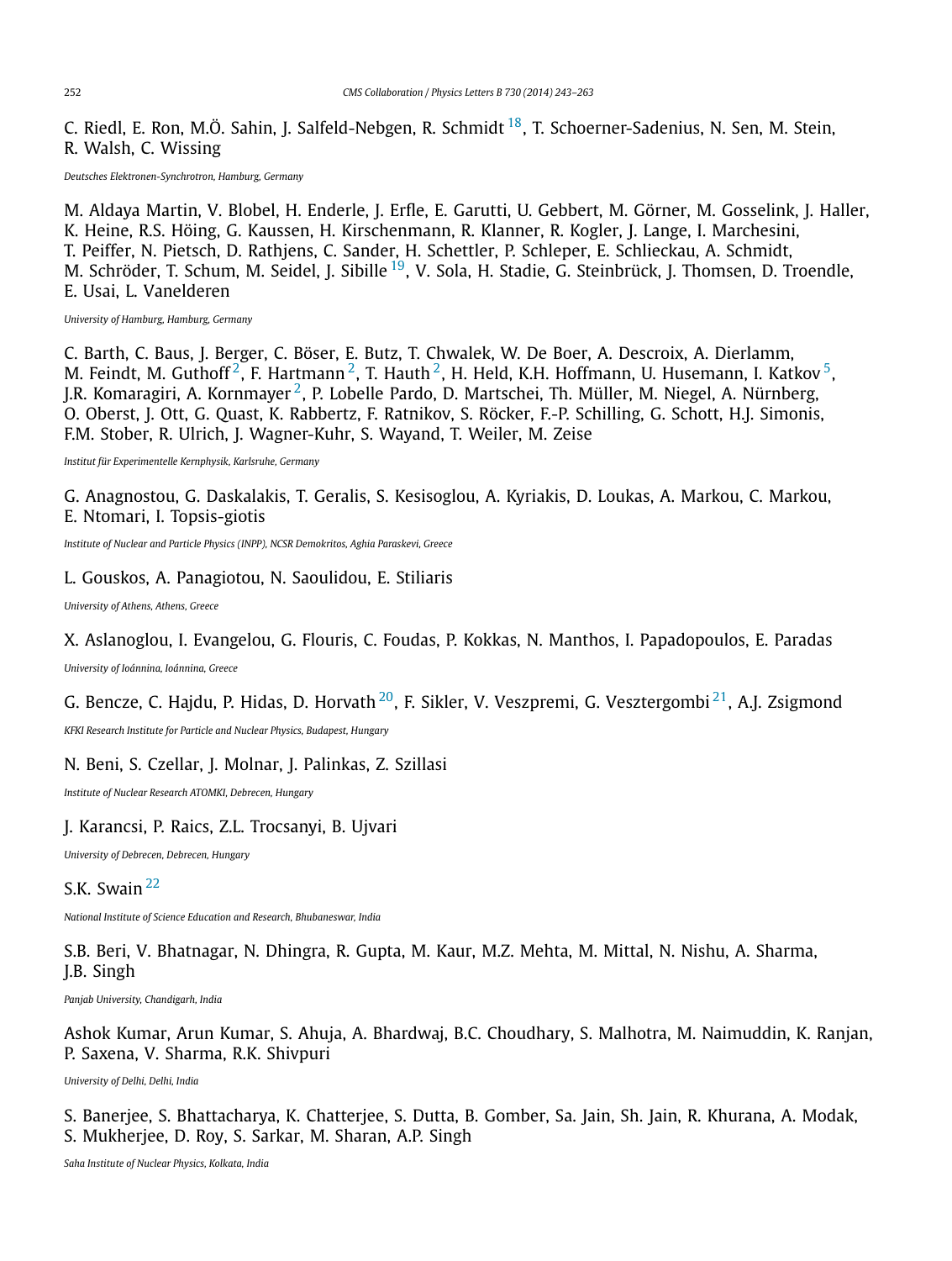*Bhabha Atomic Research Centre, Mumbai, India*

T. Aziz, R.M. Chatterjee, S. Ganguly, S. Ghosh, M. Guchait  $^{23}$ , A. Gurtu  $^{24}$ , G. Kole, S. Kumar, M. Maity  $^{25}$ , G. Majumder, K. Mazumdar, G.B. Mohanty, B. Parida, K. Sudhakar, N. Wickramage [26](#page-20-0)

*Tata Institute of Fundamental Research – EHEP, Mumbai, India*

# S. Banerjee, S. Dugad

*Tata Institute of Fundamental Research - HECR, Mumbai, India*

H. Arfaei, H. Bakhshiansohi, S.M. Etesami [27,](#page-20-0) A. Fahim [28,](#page-20-0) A. Jafari, M. Khakzad, M. Mohammadi Najafabadi, S. Paktinat Mehdiabadi, B. Safarzadeh [29](#page-20-0), M. Zeinali

*Institute for Research in Fundamental Sciences (IPM), Tehran, Iran*

# M. Grunewald

*University College Dublin, Dublin, Ireland*

M. Abbrescia <sup>a</sup>*,*b, L. Barbone <sup>a</sup>*,*b, C. Calabria <sup>a</sup>*,*b, S.S. Chhibra <sup>a</sup>*,*b, A. Colaleo a, D. Creanza <sup>a</sup>*,*c, N. De Filippis <sup>a</sup>*,*c, M. De Palma <sup>a</sup>*,*b, L. Fiore a, G. Iaselli <sup>a</sup>*,*c, G. Maggi <sup>a</sup>*,*c, M. Maggi a, B. Marangelli <sup>a</sup>*,*b, S. My <sup>a</sup>*,*c, S. Nuzzo <sup>a</sup>*,*b, N. Pacifico a, A. Pompili <sup>a</sup>*,*b, G. Pugliese <sup>a</sup>*,*c, G. Selvaggi <sup>a</sup>*,*b, L. Silvestris a, G. Singh <sup>a</sup>*,*b, R. Venditti a, b, P. Verwilligen a, G. Zito a

<sup>a</sup> *INFN Sezione di Bari, Bari, Italy* <sup>b</sup> *Università di Bari, Bari, Italy* <sup>c</sup> *Politecnico di Bari, Bari, Italy*

G. Abbiendi a, A.C. Benvenuti a, D. Bonacorsi <sup>a</sup>*,*b, S. Braibant-Giacomelli <sup>a</sup>*,*b, L. Brigliadori <sup>a</sup>*,*b, R. Campanini <sup>a</sup>*,*b, P. Capiluppi <sup>a</sup>*,*b, A. Castro <sup>a</sup>*,*b, F.R. Cavallo a, G. Codispoti <sup>a</sup>*,*b, M. Cuffiani <sup>a</sup>*,*b, G.M. Dallavalle a, F. Fabbri a, A. Fanfani <sup>a</sup>*,*b, D. Fasanella <sup>a</sup>*,*b, P. Giacomelli a, C. Grandi a, L. Guiducci <sup>a</sup>*,*b, S. Marcellini<sup>a</sup>, G. Masetti<sup>a</sup>, M. Meneghelli<sup>a, b</sup>, A. Montanari<sup>a</sup>, F.L. Navarria a, b, F. Odorici<sup>a</sup>, A. Perrotta<sup>a</sup>, F. Primavera <sup>a</sup>*,*b, A.M. Rossi <sup>a</sup>*,*b, T. Rovelli <sup>a</sup>*,*b, G.P. Siroli <sup>a</sup>*,*b, N. Tosi <sup>a</sup>*,*b, R. Travaglini <sup>a</sup>*,*<sup>b</sup>

<sup>a</sup> *INFN Sezione di Bologna, Bologna, Italy* <sup>b</sup> *Università di Bologna, Bologna, Italy*

S. Albergo <sup>a</sup>*,*b, M. Chiorboli <sup>a</sup>*,*b, S. Costa <sup>a</sup>*,*b, F. Giordano <sup>a</sup>*,*[2,](#page-19-0) R. Potenza <sup>a</sup>*,*b, A. Tricomi <sup>a</sup>*,*b, C. Tuve <sup>a</sup>*,*<sup>b</sup>

<sup>a</sup> *INFN Sezione di Catania, Catania, Italy* <sup>b</sup> *Università di Catania, Catania, Italy*

G. Barbagli a, V. Ciulli <sup>a</sup>*,*b, C. Civinini a, R. D'Alessandro <sup>a</sup>*,*b, E. Focardi <sup>a</sup>*,*b, S. Frosali <sup>a</sup>*,*b, E. Gallo a, S. Gonzi <sup>a</sup>*,*b, V. Gori <sup>a</sup>*,*b, P. Lenzi <sup>a</sup>*,*b, M. Meschini a, S. Paoletti a, G. Sguazzoni a, A. Tropiano <sup>a</sup>*,*<sup>b</sup>

<sup>a</sup> *INFN Sezione di Firenze, Firenze, Italy* <sup>b</sup> *Università di Firenze, Firenze, Italy*

L. Benussi, S. Bianco, F. Fabbri, D. Piccolo

*INFN Laboratori Nazionali di Frascati, Frascati, Italy*

P. Fabbricatore <sup>a</sup>, R. Ferretti a, b, F. Ferro <sup>a</sup>, M. Lo Vetere a, b, R. Musenich <sup>a</sup>, E. Robutti <sup>a</sup>, S. Tosi a, b

<sup>a</sup> *INFN Sezione di Genova, Genova, Italy*

<sup>b</sup> *Università di Genova, Genova, Italy*

A. Benaglia [a](#page-11-0), M.E. Dinardo [a](#page-11-0)*,*[b,](#page-11-0) S. Fiorendi [a](#page-11-0)*,*[b,](#page-11-0) S. Gennai [a,](#page-11-0) A. Ghezzi [a](#page-11-0)*,*[b,](#page-11-0) P. Govoni [a](#page-11-0)*,*[b,](#page-11-0) M.T. Lucchini [a](#page-11-0)*,*[b](#page-11-0)*,*[2,](#page-19-0) S. Malvezzi [a,](#page-11-0) R.A. Manzoni [a](#page-11-0)*,*[b](#page-11-0)*,*[2,](#page-19-0) A. Martelli [a](#page-11-0)*,*[b](#page-11-0)*,*[2,](#page-19-0) D. Menasce [a,](#page-11-0) L. Moroni [a](#page-11-0), M. Paganoni [a](#page-11-0)*,*[b,](#page-11-0) D. Pedrini [a,](#page-11-0)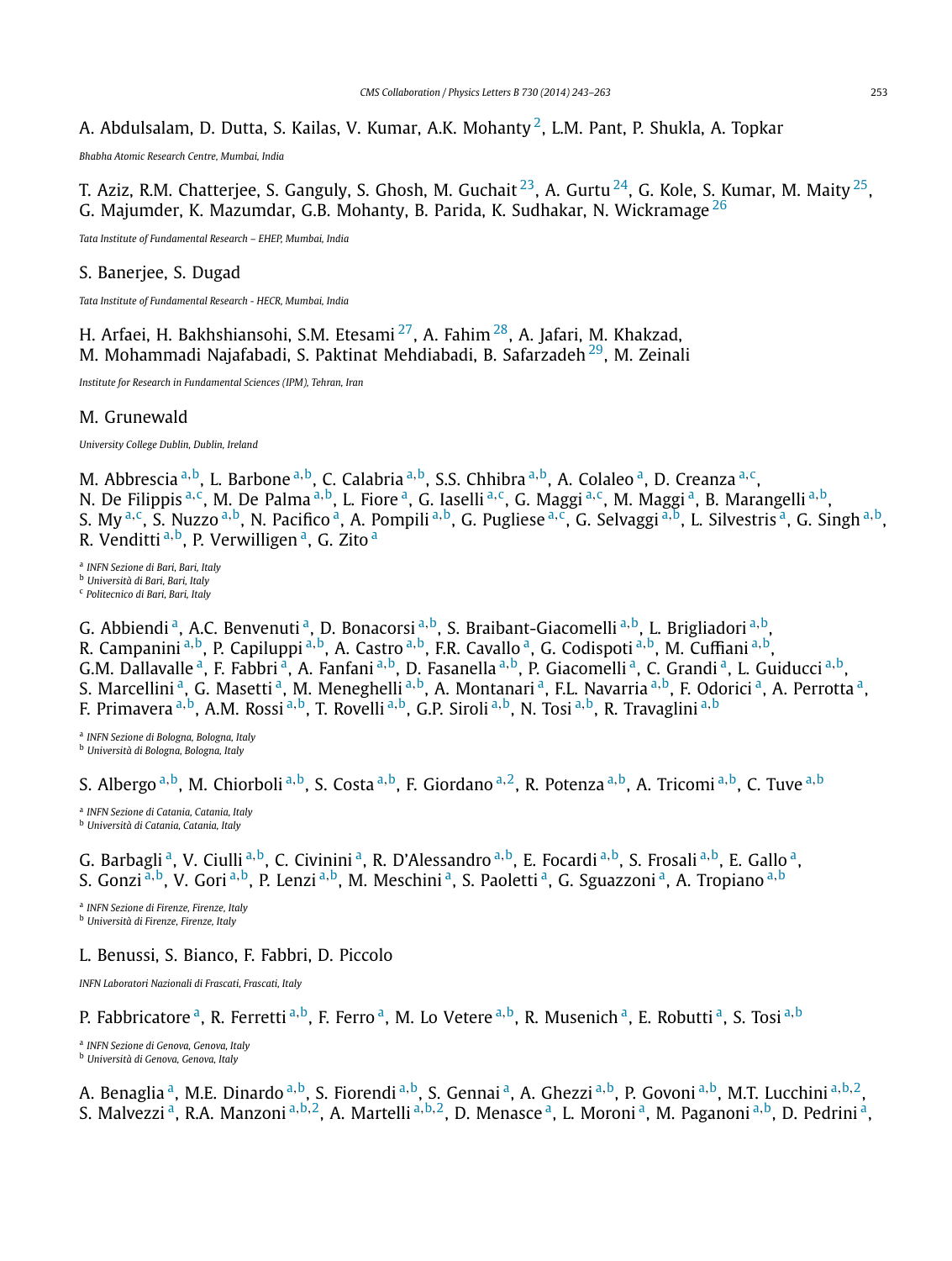# <span id="page-11-0"></span>S. Ragazzi <sup>a</sup>*,*b, N. Redaelli a, T. Tabarelli de Fatis <sup>a</sup>*,*<sup>b</sup>

<sup>a</sup> *INFN Sezione di Milano-Bicocca, Milano, Italy* <sup>b</sup> *Università di Milano-Bicocca, Milano, Italy*

S. Buontempo a, N. Cavallo <sup>a</sup>*,*c, A. De Cosa <sup>a</sup>*,*b, F. Fabozzi <sup>a</sup>*,*c, A.O.M. Iorio <sup>a</sup>*,*b, L. Lista a, S. Meola <sup>a</sup>*,*d*,*[2,](#page-19-0) M. Merola a, P. Paolucci <sup>a</sup>*,*[2](#page-19-0)

<sup>a</sup> *INFN Sezione di Napoli, Napoli, Italy*

<sup>b</sup> *Università di Napoli 'Federico II', Napoli, Italy*

<sup>c</sup> *Università della Basilicata (Potenza), Napoli, Italy*

<sup>d</sup> *Università G. Marconi (Roma), Napoli, Italy*

P. Azzi<sup>a</sup>, N. Bacchetta<sup>a</sup>, D. Bisello<sup>a,b</sup>, A. Branca<sup>a,b</sup>, R. Carlin<sup>a,b</sup>, P. Checchia<sup>a</sup>, T. Dorigo<sup>a</sup>, U. Dosselli<sup>a</sup>, M. Galanti <sup>a</sup>*,*b*,*[2,](#page-19-0) F. Gasparini <sup>a</sup>*,*b, U. Gasparini <sup>a</sup>*,*b, P. Giubilato <sup>a</sup>*,*b, F. Gonella a, A. Gozzelino a, K. Kanishchev <sup>a</sup>*,*c, S. Lacaprara a, I. Lazzizzera <sup>a</sup>*,*c, M. Margoni <sup>a</sup>*,*b, A.T. Meneguzzo <sup>a</sup>*,*b, F. Montecassiano a, M. Passaseo<sup>a</sup>, J. Pazzini<sup>a,b</sup>, N. Pozzobon<sup>a,b</sup>, P. Ronchese a<sup>,b</sup>, M. Sgaravatto a, F. Simonetto a,b, E. Torassa<sup>a</sup>, M. Tosi <sup>a</sup>*,*b, P. Zotto <sup>a</sup>*,*b, A. Zucchetta <sup>a</sup>*,*b, G. Zumerle <sup>a</sup>*,*<sup>b</sup>

<sup>a</sup> *INFN Sezione di Padova, Padova, Italy*

<sup>b</sup> *Università di Padova, Padova, Italy*

<sup>c</sup> *Università di Trento (Trento), Padova, Italy*

M. Gabusi <sup>a</sup>*,*b, S.P. Ratti <sup>a</sup>*,*b, C. Riccardi <sup>a</sup>*,*b, P. Vitulo <sup>a</sup>*,*<sup>b</sup>

<sup>a</sup> *INFN Sezione di Pavia, Pavia, Italy*

<sup>b</sup> *Università di Pavia, Pavia, Italy*

M. Biasini <sup>a</sup>*,*b, G.M. Bilei a, L. Fanò <sup>a</sup>*,*b, P. Lariccia <sup>a</sup>*,*b, G. Mantovani <sup>a</sup>*,*b, M. Menichelli a, A. Nappi <sup>a</sup>*,*b*,*[†,](#page-19-0) F. Romeo <sup>a</sup>*,*b, A. Saha a, A. Santocchia <sup>a</sup>*,*b, A. Spiezia <sup>a</sup>*,*<sup>b</sup>

<sup>a</sup> *INFN Sezione di Perugia, Perugia, Italy*

<sup>b</sup> *Università di Perugia, Perugia, Italy*

K. Androsov a, <sup>30</sup>, P. Azzurri <sup>a</sup>, G. Bagliesi <sup>a</sup>, J. Bernardini <sup>a</sup>, T. Boccali <sup>a</sup>, G. Broccolo a, c, R. Castaldi <sup>a</sup>, M.A. Ciocci<sup>a</sup>, R.T. D'Agnolo<sup>a,c,2</sup>, R. Dell'Orso<sup>a</sup>, F. Fiori<sup>a,c</sup>, L. Foà<sup>a,c</sup>, A. Giassi<sup>a</sup>, M.T. Grippo <sup>a,30</sup>, A. Kraan<sup>a</sup>, F. Ligabue <sup>a</sup>*,*c, T. Lomtadze a, L. Martini <sup>a</sup>*,*[30,](#page-20-0) A. Messineo <sup>a</sup>*,*b, C.S. Moon a, F. Palla a, A. Rizzi <sup>a</sup>*,*b, A. Savoy-Navarro a, [31,](#page-20-0) A.T. Serban <sup>a</sup>, P. Spagnolo <sup>a</sup>, P. Squillacioti <sup>a</sup>, R. Tenchini <sup>a</sup>, G. Tonelli a, b, A. Venturi a, P.G. Verdini a, C. Vernieri <sup>a</sup>*,*<sup>c</sup>

<sup>a</sup> *INFN Sezione di Pisa, Pisa, Italy*

<sup>b</sup> *Università di Pisa, Pisa, Italy*

<sup>c</sup> *Scuola Normale Superiore di Pisa, Pisa, Italy*

L. Barone a,b, F. Cavallari <sup>a</sup>, D. Del Re a,b, M. Diemoz <sup>a</sup>, M. Grassi a,b, E. Longo a,b, F. Margaroli a,b, P. Meridiani a, F. Micheli <sup>a</sup>*,*b, S. Nourbakhsh <sup>a</sup>*,*b, G. Organtini <sup>a</sup>*,*b, R. Paramatti a, S. Rahatlou <sup>a</sup>*,*b, C. Rovelli a, L. Soffi<sup>a,b</sup>

<sup>a</sup> *INFN Sezione di Roma, Roma, Italy* <sup>b</sup> *Università di Roma, Roma, Italy*

N. Amapane <sup>a</sup>*,*b, R. Arcidiacono <sup>a</sup>*,*c, S. Argiro <sup>a</sup>*,*b, M. Arneodo <sup>a</sup>*,*c, R. Bellan <sup>a</sup>*,*b, C. Biino a, N. Cartiglia a, S. Casasso <sup>a</sup>*,*b, M. Costa <sup>a</sup>*,*b, A. Degano <sup>a</sup>*,*b, N. Demaria a, C. Mariotti a, S. Maselli a, E. Migliore <sup>a</sup>*,*b, V. Monaco a, b, M. Musich a, M.M. Obertino a, c, N. Pastrone a, M. Pelliccioni a, [2,](#page-19-0) A. Potenza a, b, A. Romero <sup>a</sup>*,*b, M. Ruspa <sup>a</sup>*,*c, R. Sacchi <sup>a</sup>*,*b, A. Solano <sup>a</sup>*,*b, A. Staiano a, U. Tamponi <sup>a</sup>

<sup>a</sup> *INFN Sezione di Torino, Torino, Italy*

<sup>b</sup> *Università di Torino, Torino, Italy*

<sup>c</sup> *Università del Piemonte Orientale (Novara), Torino, Italy*

S. Belforte a, V. Candelise <sup>a</sup>*,*b, M. Casarsa a, F. Cossutti <sup>a</sup>*,*[2,](#page-19-0) G. Della Ricca <sup>a</sup>*,*b, B. Gobbo a, C. La Licata <sup>a</sup>*,*b, M. Marone <sup>a</sup>*,*b, D. Montanino <sup>a</sup>*,*b, A. Penzo a, A. Schizzi <sup>a</sup>*,*b, A. Zanetti <sup>a</sup>

<sup>a</sup> *INFN Sezione di Trieste, Trieste, Italy*

<sup>b</sup> *Università di Trieste, Trieste, Italy*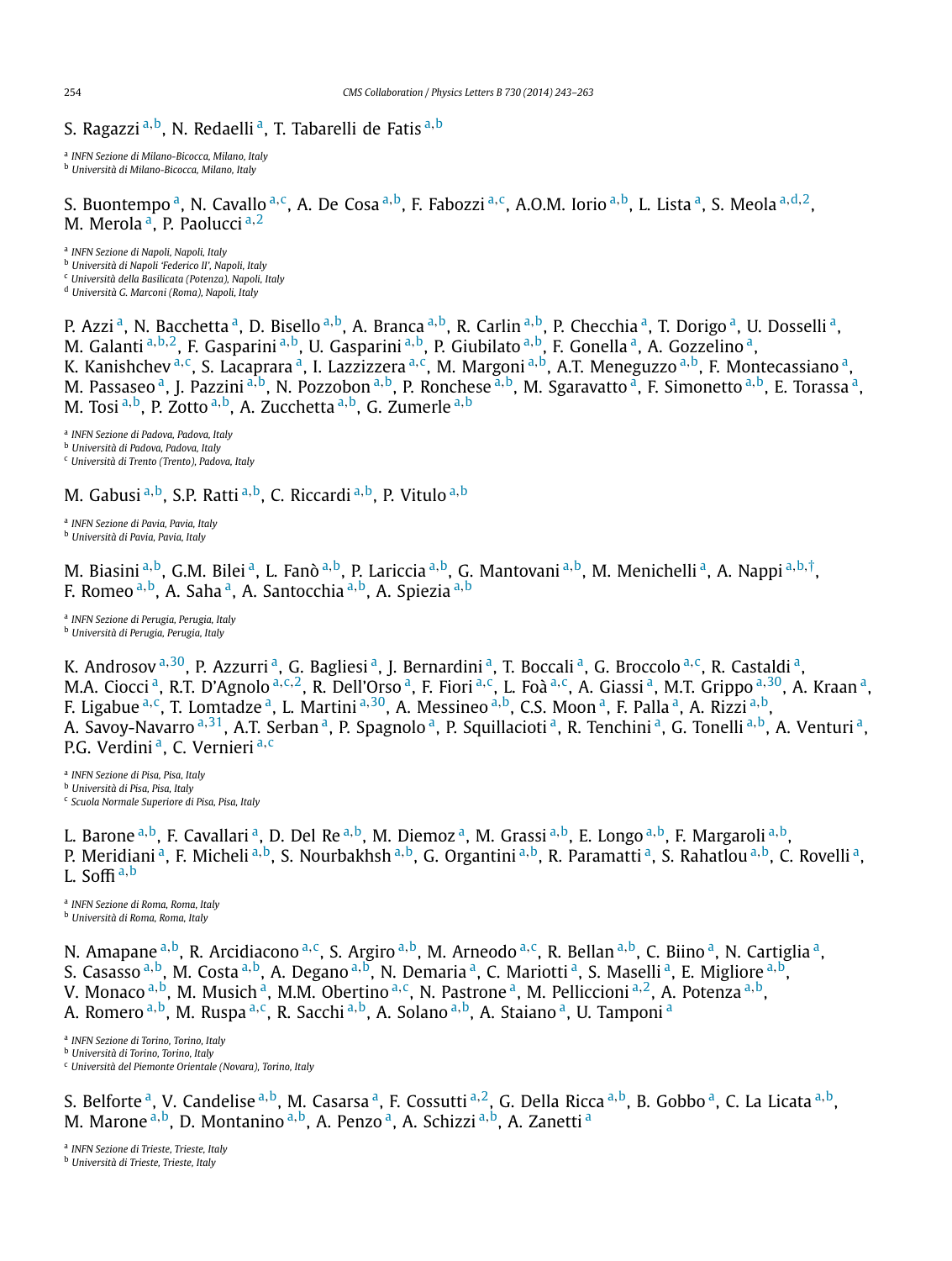# S. Chang, T.Y. Kim, S.K. Nam

*Kangwon National University, Chunchon, Korea*

# D.H. Kim, G.N. Kim, J.E. Kim, D.J. Kong, S. Lee, Y.D. Oh, H. Park, D.C. Son

*Kyungpook National University, Daegu, Korea*

# J.Y. Kim, Zero J. Kim, S. Song

*Chonnam National University, Institute for Universe and Elementary Particles, Kwangju, Korea*

### S. Choi, D. Gyun, B. Hong, M. Jo, H. Kim, T.J. Kim, K.S. Lee, S.K. Park, Y. Roh

*Korea University, Seoul, Korea*

# M. Choi, J.H. Kim, C. Park, I.C. Park, S. Park, G. Ryu

*University of Seoul, Seoul, Korea*

# Y. Choi, Y.K. Choi, J. Goh, M.S. Kim, E. Kwon, B. Lee, J. Lee, S. Lee, H. Seo, I. Yu

*Sungkyunkwan University, Suwon, Korea*

# I. Grigelionis, A. Juodagalvis

*Vilnius University, Vilnius, Lithuania*

# H. Castilla-Valdez, E. De La Cruz-Burelo, I. Heredia-de La Cruz<sup>32</sup>, R. Lopez-Fernandez, J. Martínez-Ortega, A. Sanchez-Hernandez, L.M. Villasenor-Cendejas

*Centro de Investigacion y de Estudios Avanzados del IPN, Mexico City, Mexico*

# S. Carrillo Moreno, F. Vazquez Valencia

*Universidad Iberoamericana, Mexico City, Mexico*

# H.A. Salazar Ibarguen

*Benemerita Universidad Autonoma de Puebla, Puebla, Mexico*

# E. Casimiro Linares, A. Morelos Pineda, M.A. Reyes-Santos

*Universidad Autónoma de San Luis Potosí, San Luis Potosí, Mexico*

# D. Krofcheck

*University of Auckland, Auckland, New Zealand*

# P.H. Butler, R. Doesburg, S. Reucroft, H. Silverwood

*University of Canterbury, Christchurch, New Zealand*

# M. Ahmad, M.I. Asghar, J. Butt, H.R. Hoorani, S. Khalid, W.A. Khan, T. Khurshid, S. Qazi, M.A. Shah, M. Shoaib

*National Centre for Physics, Quaid-I-Azam University, Islamabad, Pakistan*

# H. Bialkowska, B. Boimska, T. Frueboes, M. Górski, M. Kazana, K. Nawrocki, K. Romanowska-Rybinska, M. Szleper, G. Wrochna, P. Zalewski

*National Centre for Nuclear Research, Swierk, Poland*

G. Brona, K. Bunkowski, M. Cwiok, W. Dominik, K. Doroba, A. Kalinowski, M. Konecki, J. Krolikowski, M. Misiura, W. Wolszczak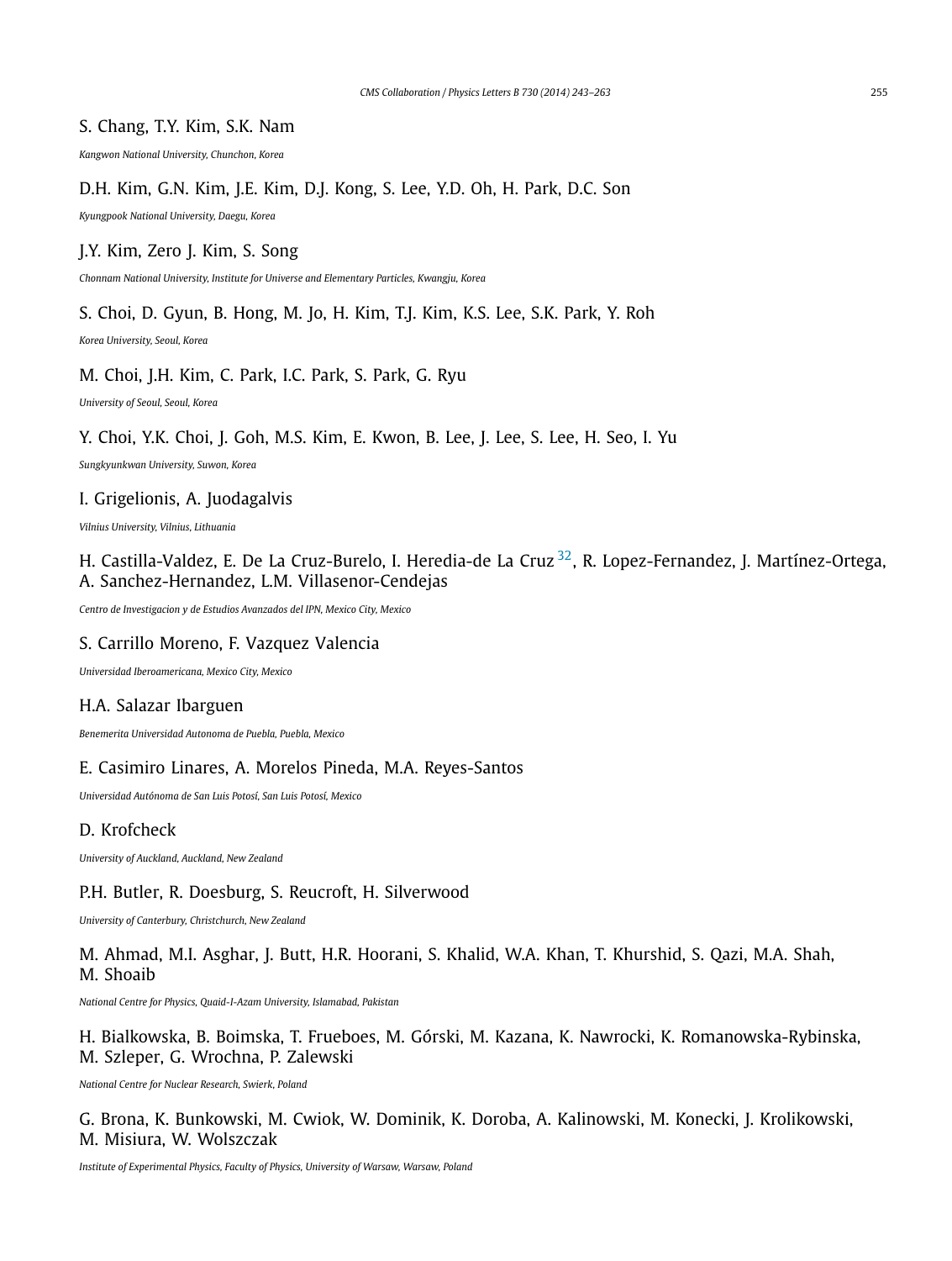N. Almeida, P. Bargassa, C. Beirão Da Cruz E Silva, P. Faccioli, P.G. Ferreira Parracho, M. Gallinaro, F. Nguyen, J. Rodrigues Antunes, J. Seixas [2,](#page-19-0) J. Varela, P. Vischia

*Laboratório de Instrumentação e Física Experimental de Partículas, Lisboa, Portugal*

S. Afanasiev, P. Bunin, M. Gavrilenko, I. Golutvin, I. Gorbunov, A. Kamenev, V. Karjavin, V. Konoplyanikov, A. Lanev, A. Malakhov, V. Matveev, P. Moisenz, V. Palichik, V. Perelygin, S. Shmatov, N. Skatchkov, V. Smirnov, A. Zarubin

*Joint Institute for Nuclear Research, Dubna, Russia*

S. Evstyukhin, V. Golovtsov, Y. Ivanov, V. Kim, P. Levchenko, V. Murzin, V. Oreshkin, I. Smirnov, V. Sulimov, L. Uvarov, S. Vavilov, A. Vorobyev, An. Vorobyev

*Petersburg Nuclear Physics Institute, Gatchina (St. Petersburg), Russia*

Yu. Andreev, A. Dermenev, S. Gninenko, N. Golubev, M. Kirsanov, N. Krasnikov, A. Pashenkov, D. Tlisov, A. Toropin

*Institute for Nuclear Research, Moscow, Russia*

V. Epshteyn, M. Erofeeva, V. Gavrilov, N. Lychkovskaya, V. Popov, G. Safronov, S. Semenov, A. Spiridonov, V. Stolin, E. Vlasov, A. Zhokin

*Institute for Theoretical and Experimental Physics, Moscow, Russia*

V. Andreev, M. Azarkin, I. Dremin, M. Kirakosyan, A. Leonidov, G. Mesyats, S.V. Rusakov, A. Vinogradov

*P.N. Lebedev Physical Institute, Moscow, Russia*

A. Belyaev, E. Boos, A. Demiyanov, A. Ershov, A. Gribushin, O. Kodolova, V. Korotkikh, I. Lokhtin, A. Markina, S. Obraztsov, S. Petrushanko, V. Savrin, A. Snigirev, I. Vardanyan

*Skobeltsyn Institute of Nuclear Physics, Lomonosov Moscow State University, Moscow, Russia*

I. Azhgirey, I. Bayshev, S. Bitioukov, V. Kachanov, A. Kalinin, D. Konstantinov, V. Krychkine, V. Petrov, R. Ryutin, A. Sobol, L. Tourtchanovitch, S. Troshin, N. Tyurin, A. Uzunian, A. Volkov

*State Research Center of Russian Federation, Institute for High Energy Physics, Protvino, Russia*

P. Adzic <sup>33</sup>, M. Djordjevic, M. Ekmedzic, D. Krpic <sup>33</sup>, J. Milosevic

*University of Belgrade, Faculty of Physics and Vinca Institute of Nuclear Sciences, Belgrade, Serbia*

M. Aguilar-Benitez, J. Alcaraz Maestre, C. Battilana, E. Calvo, M. Cerrada, M. Chamizo Llatas<sup>2</sup>, N. Colino, B. De La Cruz, A. Delgado Peris, D. Domínguez Vázquez, C. Fernandez Bedoya, J.P. Fernández Ramos, A. Ferrando, J. Flix, M.C. Fouz, P. Garcia-Abia, O. Gonzalez Lopez, S. Goy Lopez, J.M. Hernandez, M.I. Josa, G. Merino, E. Navarro De Martino, J. Puerta Pelayo, A. Quintario Olmeda, I. Redondo, L. Romero, J. Santaolalla, M.S. Soares, C. Willmott

*Centro de Investigaciones Energéticas Medioambientales y Tecnológicas (CIEMAT), Madrid, Spain*

### C. Albajar, J.F. de Trocóniz

*Universidad Autónoma de Madrid, Madrid, Spain*

H. Brun, J. Cuevas, J. Fernandez Menendez, S. Folgueras, I. Gonzalez Caballero, L. Lloret Iglesias, J. Piedra Gomez

*Universidad de Oviedo, Oviedo, Spain*

J.A. Brochero Cifuentes, I.J. Cabrillo, A. Calderon, S.H. Chuang, J. Duarte Campderros, M. Fernandez, G. Gomez, J. Gonzalez Sanchez, A. Graziano, C. Jorda, A. Lopez Virto, J. Marco, R. Marco,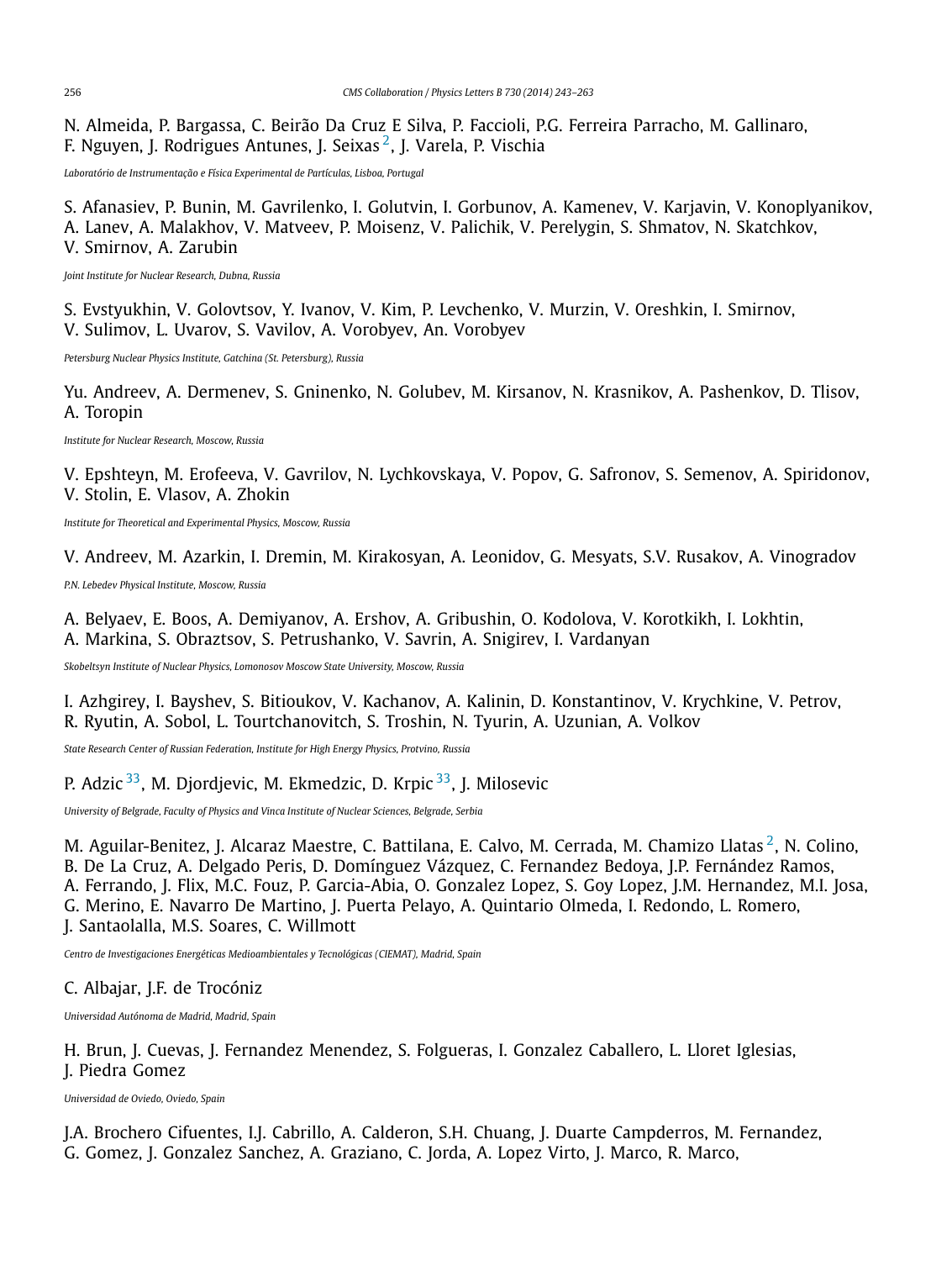C. Martinez Rivero, F. Matorras, F.J. Munoz Sanchez, T. Rodrigo, A.Y. Rodríguez-Marrero, A. Ruiz-Jimeno, L. Scodellaro, I. Vila, R. Vilar Cortabitarte

*Instituto de Física de Cantabria (IFCA), CSIC-Universidad de Cantabria, Santander, Spain*

D. Abbaneo, E. Auffray, G. Auzinger, M. Bachtis, P. Baillon, A.H. Ball, D. Barney, J. Bendavid, J.F. Benitez, C. Bernet <sup>8</sup>, G. Bianchi, P. Bloch, A. Bocci, A. Bonato, O. Bondu, C. Botta, H. Breuker, T. Camporesi, G. Cerminara, T. Christiansen, J.A. Coarasa Perez, S. Colafranceschi [34,](#page-20-0) M. D'Alfonso, D. d'Enterria, A. Dabrowski, A. David, F. De Guio, A. De Roeck, S. De Visscher, S. Di Guida, M. Dobson, N. Dupont-Sagorin, A. Elliott-Peisert, J. Eugster, W. Funk, G. Georgiou, M. Giffels, D. Gigi, K. Gill, D. Giordano, M. Girone, M. Giunta, F. Glege, R. Gomez-Reino Garrido, S. Gowdy, R. Guida, J. Hammer, M. Hansen, P. Harris, C. Hartl, A. Hinzmann, V. Innocente, P. Janot, E. Karavakis, K. Kousouris, K. Krajczar, P. Lecoq, Y.-J. Lee, C. Lourenço, N. Magini, L. Malgeri, M. Mannelli, L. Masetti, F. Meijers, S. Mersi, E. Meschi, R. Moser, M. Mulders, P. Musella, E. Nesvold, L. Orsini, E. Palencia Cortezon, E. Perez, L. Perrozzi, A. Petrilli, A. Pfeiffer, M. Pierini, M. Pimiä, D. Piparo, M. Plagge, L. Quertenmont, A. Racz, W. Reece, G. Rolandi<sup>35</sup>, M. Rovere, H. Sakulin, F. Santanastasio, C. Schäfer, C. Schwick, I. Segoni, S. Sekmen, A. Sharma, P. Siegrist, P. Silva, M. Simon, P. Sphicas [36,](#page-20-0) D. Spiga, M. Stoye, A. Tsirou, G.I. Veres [21,](#page-20-0) J.R. Vlimant, H.K. Wöhri, S.D. Worm [37](#page-20-0), W.D. Zeuner

*CERN, European Organization for Nuclear Research, Geneva, Switzerland*

W. Bertl, K. Deiters, W. Erdmann, K. Gabathuler, R. Horisberger, Q. Ingram, H.C. Kaestli, S. König, D. Kotlinski, U. Langenegger, D. Renker, T. Rohe

*Paul Scherrer Institut, Villigen, Switzerland*

F. Bachmair, L. Bäni, L. Bianchini, P. Bortignon, M.A. Buchmann, B. Casal, N. Chanon, A. Deisher, G. Dissertori, M. Dittmar, M. Donegà, M. Dünser, P. Eller, K. Freudenreich, C. Grab, D. Hits, P. Lecomte, W. Lustermann, B. Mangano, A.C. Marini, P. Martinez Ruiz del Arbol, D. Meister, N. Mohr, F. Moortgat, C. Nägeli [38,](#page-20-0) P. Nef, F. Nessi-Tedaldi, F. Pandolfi, L. Pape, F. Pauss, M. Peruzzi, F.J. Ronga, M. Rossini, L. Sala, A.K. Sanchez, A. Starodumov<sup>39</sup>, B. Stieger, M. Takahashi, L. Tauscher<sup>†</sup>, A. Thea, K. Theofilatos, D. Treille, C. Urscheler, R. Wallny, H.A. Weber

*Institute for Particle Physics, ETH Zurich, Zurich, Switzerland*

C. Amsler [40,](#page-20-0) V. Chiochia, C. Favaro, M. Ivova Rikova, B. Kilminster, B. Millan Mejias, P. Robmann, H. Snoek, S. Taroni, M. Verzetti, Y. Yang

*Universität Zürich, Zurich, Switzerland*

M. Cardaci, K.H. Chen, C. Ferro, C.M. Kuo, S.W. Li, W. Lin, Y.J. Lu, R. Volpe, S.S. Yu

*National Central University, Chung-Li, Taiwan*

P. Bartalini, P. Chang, Y.H. Chang, Y.W. Chang, Y. Chao, K.F. Chen, C. Dietz, U. Grundler, W.-S. Hou, Y. Hsiung, K.Y. Kao, Y.J. Lei, R.-S. Lu, D. Majumder, E. Petrakou, X. Shi, J.G. Shiu, Y.M. Tzeng, M. Wang

*National Taiwan University (NTU), Taipei, Taiwan*

# B. Asavapibhop, N. Suwonjandee

*Chulalongkorn University, Bangkok, Thailand*

A. Adiguzel, M.N. Bakirci<sup>41</sup>, S. Cerci<sup>42</sup>, C. Dozen, I. Dumanoglu, E. Eskut, S. Girgis, G. Gokbulut, E. Gurpinar, I. Hos, E.E. Kangal, A. Kayis Topaksu, G. Onengut [43,](#page-20-0) K. Ozdemir, S. Ozturk [41,](#page-20-0) A. Polatoz, K. Sogut <sup>[44](#page-20-0)</sup>, D. Sunar Cerci <sup>[42](#page-20-0)</sup>, B. Tali <sup>42</sup>, H. Topakli <sup>41</sup>, M. Vergili

*Cukurova University, Adana, Turkey*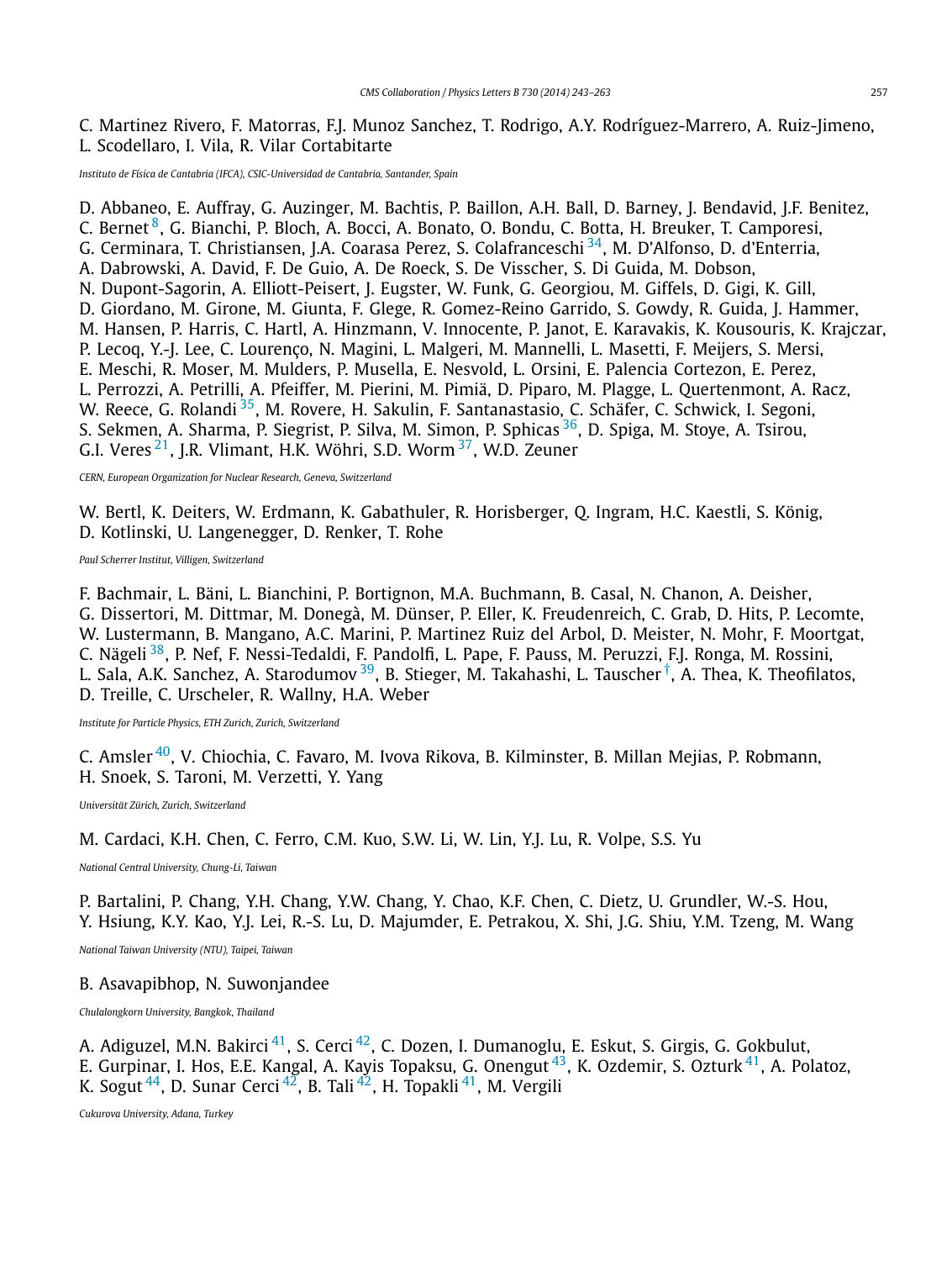I.V. Akin, T. Aliev, B. Bilin, S. Bilmis, M. Deniz, H. Gamsizkan, A.M. Guler, G. Karapinar [45,](#page-20-0) K. Ocalan, A. Ozpineci, M. Serin, R. Sever, U.E. Surat, M. Yalvac, M. Zeyrek

*Middle East Technical University, Physics Department, Ankara, Turkey*

E. Gülmez, B. Isildak  $46$ , M. Kaya  $47$ , O. Kaya  $47$ , S. Ozkorucuklu  $48$ , N. Sonmez  $49$ 

*Bogazici University, Istanbul, Turkey*

H. Bahtiyar <sup>50</sup>, E. Barlas, K. Cankocak, Y.O. Günaydin <sup>51</sup>, F.I. Vardarlı, M. Yücel

*Istanbul Technical University, Istanbul, Turkey*

# L. Levchuk, P. Sorokin

*National Scientific Center, Kharkov Institute of Physics and Technology, Kharkov, Ukraine*

J.J. Brooke, E. Clement, D. Cussans, H. Flacher, R. Frazier, J. Goldstein, M. Grimes, G.P. Heath, H.F. Heath, L. Kreczko, C. Lucas, Z. Meng, S. Metson, D.M. Newbold <sup>37</sup>, K. Nirunpong, S. Paramesvaran, A. Poll, S. Senkin, V.J. Smith, T. Williams

*University of Bristol, Bristol, United Kingdom*

A. Belyaev [52,](#page-20-0) C. Brew, R.M. Brown, D.J.A. Cockerill, J.A. Coughlan, K. Harder, S. Harper, J. Ilic, E. Olaiya, D. Petyt, B.C. Radburn-Smith, C.H. Shepherd-Themistocleous, I.R. Tomalin, W.J. Womersley

*Rutherford Appleton Laboratory, Didcot, United Kingdom*

R. Bainbridge, O. Buchmuller, D. Burton, D. Colling, N. Cripps, M. Cutajar, P. Dauncey, G. Davies, M. Della Negra, W. Ferguson, J. Fulcher, D. Futyan, A. Gilbert, A. Guneratne Bryer, G. Hall, Z. Hatherell, J. Hays, G. Iles, M. Jarvis, G. Karapostoli, M. Kenzie, R. Lane, R. Lucas [37,](#page-20-0) L. Lyons, A.-M. Magnan, J. Marrouche, B. Mathias, R. Nandi, J. Nash, A. Nikitenko [39,](#page-20-0) J. Pela, M. Pesaresi, K. Petridis, M. Pioppi [53,](#page-20-0) D.M. Raymond, S. Rogerson, A. Rose, C. Seez, P. Sharp [†,](#page-19-0) A. Sparrow, A. Tapper, M. Vazquez Acosta, T. Virdee, S. Wakefield, N. Wardle

*Imperial College, London, United Kingdom*

M. Chadwick, J.E. Cole, P.R. Hobson, A. Khan, P. Kyberd, D. Leggat, D. Leslie, W. Martin, I.D. Reid, P. Symonds, L. Teodorescu, M. Turner

*Brunel University, Uxbridge, United Kingdom*

# J. Dittmann, K. Hatakeyama, A. Kasmi, H. Liu, T. Scarborough

*Baylor University, Waco, USA*

# O. Charaf, S.I. Cooper, C. Henderson, P. Rumerio

*The University of Alabama, Tuscaloosa, USA*

A. Avetisyan, T. Bose, C. Fantasia, A. Heister, P. Lawson, D. Lazic, J. Rohlf, D. Sperka, J. St. John, L. Sulak *Boston University, Boston, USA*

J. Alimena, S. Bhattacharya, G. Christopher, D. Cutts, Z. Demiragli, A. Ferapontov, A. Garabedian, U. Heintz, S. Jabeen, G. Kukartsev, E. Laird, G. Landsberg, M. Luk, M. Narain, M. Segala, T. Sinthuprasith, T. Speer

*Brown University, Providence, USA*

R. Breedon, G. Breto, M. Calderon De La Barca Sanchez, S. Chauhan, M. Chertok, J. Conway, R. Conway, P.T. Cox, R. Erbacher, M. Gardner, R. Houtz, W. Ko, A. Kopecky, R. Lander, T. Miceli, D. Pellett, J. Pilot,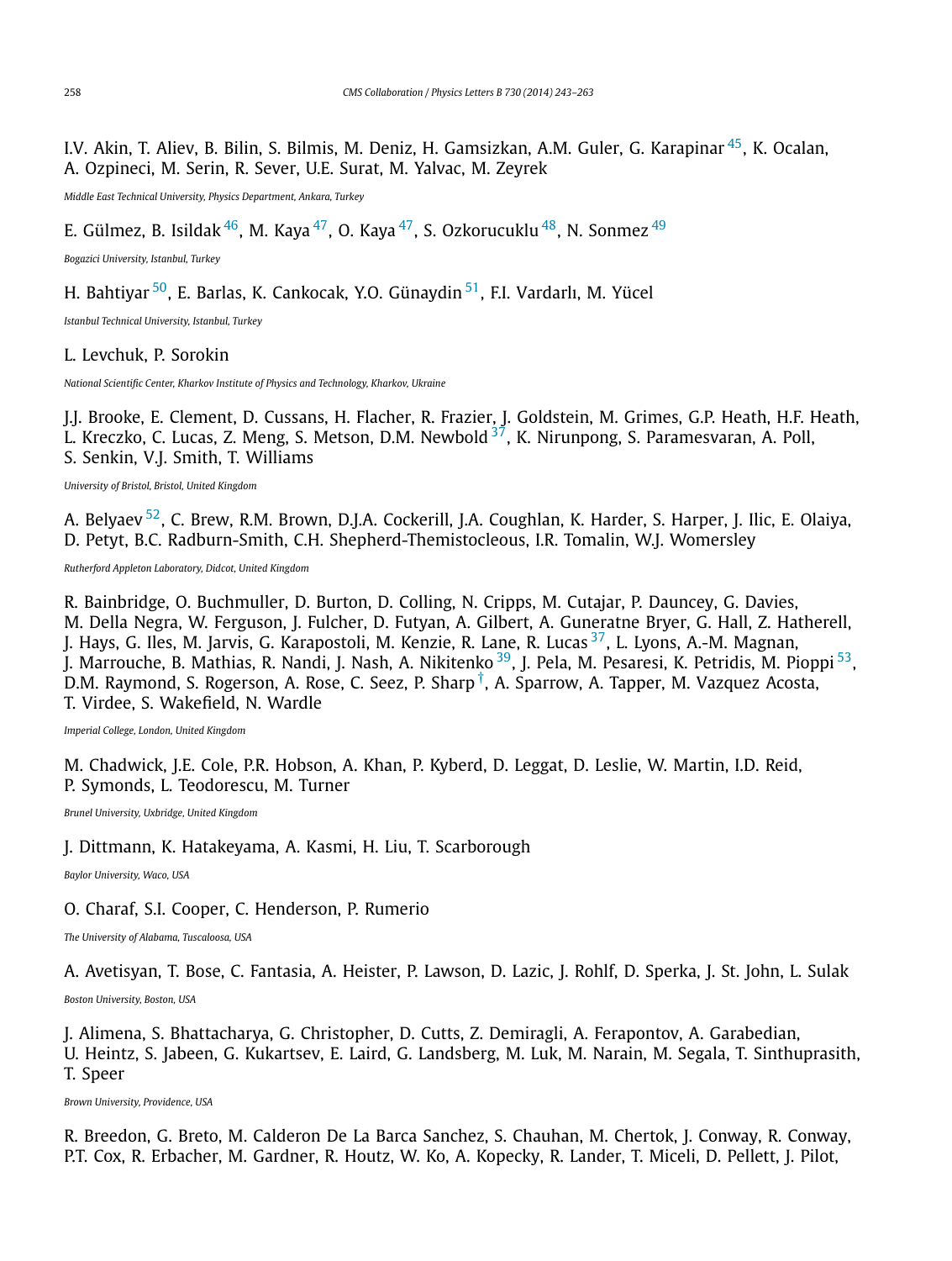# F. Ricci-Tam, B. Rutherford, M. Searle, J. Smith, M. Squires, M. Tripathi, S. Wilbur, R. Yohay

*University of California, Davis, Davis, USA*

V. Andreev, D. Cline, R. Cousins, S. Erhan, P. Everaerts, C. Farrell, M. Felcini, J. Hauser, M. Ignatenko, C. Jarvis, G. Rakness, P. Schlein<sup>†</sup>, E. Takasugi, P. Traczyk, V. Valuev, M. Weber

*University of California, Los Angeles, USA*

J. Babb, R. Clare, J. Ellison, J.W. Gary, G. Hanson, J. Heilman, P. Jandir, H. Liu, O.R. Long, A. Luthra, M. Malberti, H. Nguyen, A. Shrinivas, J. Sturdy, S. Sumowidagdo, R. Wilken, S. Wimpenny

*University of California, Riverside, Riverside, USA*

W. Andrews, J.G. Branson, G.B. Cerati, S. Cittolin, D. Evans, A. Holzner, R. Kelley, M. Lebourgeois, J. Letts, I. Macneill, S. Padhi, C. Palmer, G. Petrucciani, M. Pieri, M. Sani, V. Sharma, S. Simon, E. Sudano, M. Tadel, Y. Tu, A. Vartak, S. Wasserbaech [54,](#page-20-0) F. Würthwein, A. Yagil, J. Yoo

*University of California, San Diego, La Jolla, USA*

D. Barge, C. Campagnari, T. Danielson, K. Flowers, P. Geffert, C. George, F. Golf, J. Incandela, C. Justus, D. Kovalskyi, V. Krutelyov, S. Lowette, R. Magaña Villalba, N. Mccoll, V. Pavlunin, J. Richman, R. Rossin, D. Stuart, W. To, C. West

*University of California, Santa Barbara, Santa Barbara, USA*

A. Apresyan, A. Bornheim, J. Bunn, Y. Chen, E. Di Marco, J. Duarte, D. Kcira, Y. Ma, A. Mott, H.B. Newman, C. Pena, C. Rogan, M. Spiropulu, V. Timciuc, J. Veverka, R. Wilkinson, S. Xie, R.Y. Zhu

*California Institute of Technology, Pasadena, USA*

V. Azzolini, A. Calamba, R. Carroll, T. Ferguson, Y. Iiyama, D.W. Jang, Y.F. Liu, M. Paulini, J. Russ, H. Vogel, I. Vorobiev

*Carnegie Mellon University, Pittsburgh, USA*

J.P. Cumalat, B.R. Drell, W.T. Ford, A. Gaz, E. Luiggi Lopez, U. Nauenberg, J.G. Smith, K. Stenson, K.A. Ulmer, S.R. Wagner

*University of Colorado at Boulder, Boulder, USA*

J. Alexander, A. Chatterjee, N. Eggert, L.K. Gibbons, W. Hopkins, A. Khukhunaishvili, B. Kreis, N. Mirman, G. Nicolas Kaufman, J.R. Patterson, A. Ryd, E. Salvati, W. Sun, W.D. Teo, J. Thom, J. Thompson, J. Tucker, Y. Weng, L. Winstrom, P. Wittich

*Cornell University, Ithaca, USA*

# D. Winn

*Fairfield University, Fairfield, USA*

S. Abdullin, M. Albrow, J. Anderson, G. Apollinari, L.A.T. Bauerdick, A. Beretvas, J. Berryhill, P.C. Bhat, K. Burkett, J.N. Butler, V. Chetluru, H.W.K. Cheung, F. Chlebana, S. Cihangir, V.D. Elvira, I. Fisk, J. Freeman, Y. Gao, E. Gottschalk, L. Gray, D. Green, O. Gutsche, D. Hare, R.M. Harris, J. Hirschauer, B. Hooberman, S. Jindariani, M. Johnson, U. Joshi, K. Kaadze, B. Klima, S. Kunori, S. Kwan, J. Linacre, D. Lincoln, R. Lipton, J. Lykken, K. Maeshima, J.M. Marraffino, V.I. Martinez Outschoorn, S. Maruyama, D. Mason, P. McBride, K. Mishra, S. Mrenna, Y. Musienko <sup>55</sup>, C. Newman-Holmes, V. O'Dell, O. Prokofyev, N. Ratnikova, E. Sexton-Kennedy, S. Sharma, W.J. Spalding, L. Spiegel, L. Taylor, S. Tkaczyk, N.V. Tran, L. Uplegger, E.W. Vaandering, R. Vidal, J. Whitmore, W. Wu, F. Yang, J.C. Yun

*Fermi National Accelerator Laboratory, Batavia, USA*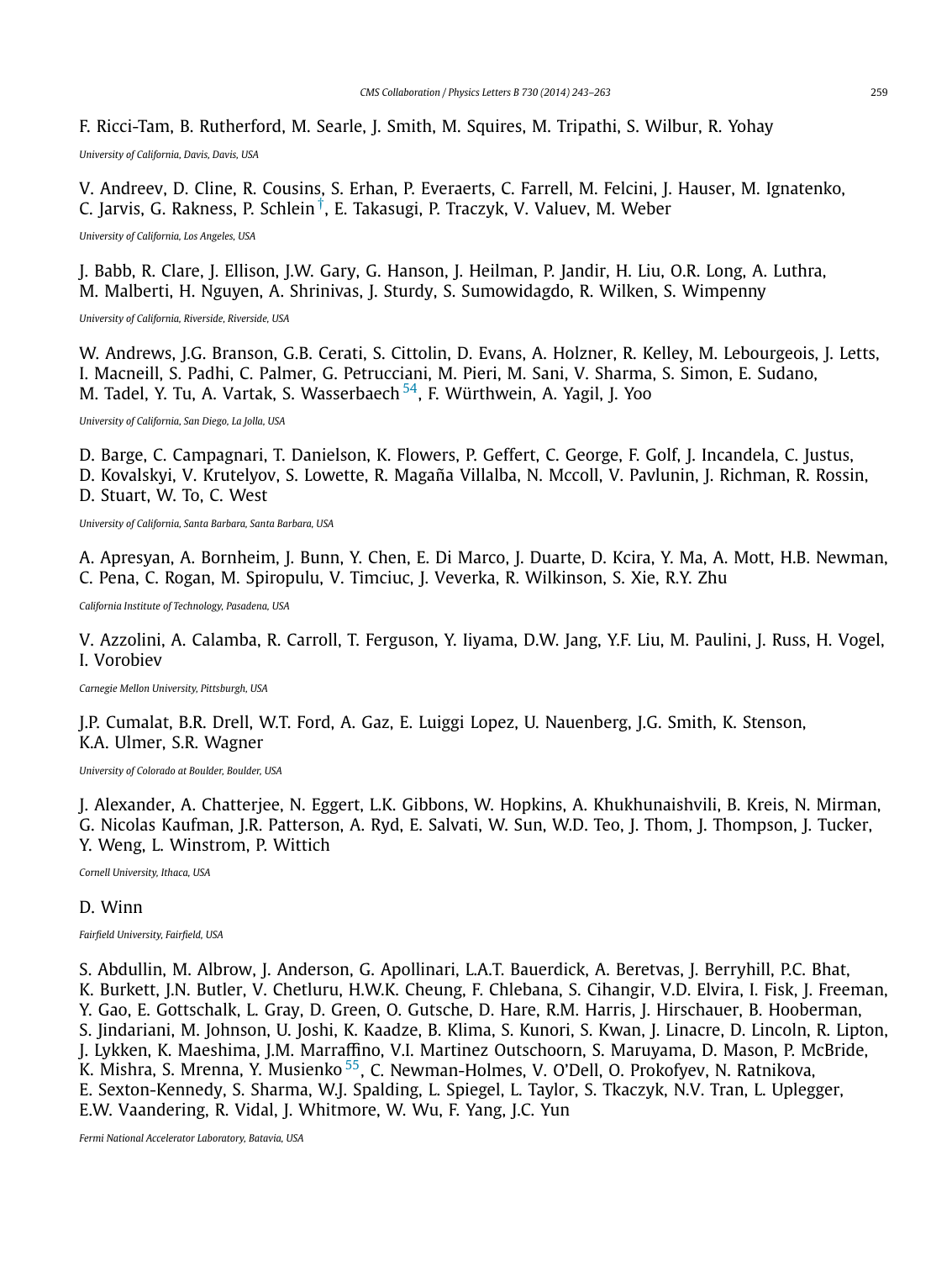D. Acosta, P. Avery, D. Bourilkov, M. Chen, T. Cheng, S. Das, M. De Gruttola, G.P. Di Giovanni, D. Dobur, A. Drozdetskiy, R.D. Field, M. Fisher, Y. Fu, I.K. Furic, J. Hugon, B. Kim, J. Konigsberg, A. Korytov, A. Kropivnitskaya, T. Kypreos, J.F. Low, K. Matchev, P. Milenovic [56,](#page-20-0) G. Mitselmakher, L. Muniz, R. Remington, A. Rinkevicius, N. Skhirtladze, M. Snowball, J. Yelton, M. Zakaria

*University of Florida, Gainesville, USA*

# V. Gaultney, S. Hewamanage, S. Linn, P. Markowitz, G. Martinez, J.L. Rodriguez

*Florida International University, Miami, USA*

T. Adams, A. Askew, J. Bochenek, J. Chen, B. Diamond, J. Haas, S. Hagopian, V. Hagopian, K.F. Johnson, H. Prosper, V. Veeraraghavan, M. Weinberg

*Florida State University, Tallahassee, USA*

M.M. Baarmand, B. Dorney, M. Hohlmann, H. Kalakhety, F. Yumiceva

*Florida Institute of Technology, Melbourne, USA*

M.R. Adams, L. Apanasevich, V.E. Bazterra, R.R. Betts, I. Bucinskaite, J. Callner, R. Cavanaugh, O. Evdokimov, L. Gauthier, C.E. Gerber, D.J. Hofman, S. Khalatyan, P. Kurt, F. Lacroix, D.H. Moon, C. O'Brien, C. Silkworth, D. Strom, P. Turner, N. Varelas

*University of Illinois at Chicago (UIC), Chicago, USA*

U. Akgun, E.A. Albayrak <sup>50</sup>, B. Bilki <sup>57</sup>, W. Clarida, K. Dilsiz, F. Duru, S. Griffiths, J.-P. Merlo, H. Mermerkaya [58,](#page-20-0) A. Mestvirishvili, A. Moeller, J. Nachtman, C.R. Newsom, H. Ogul, Y. Onel, F. Ozok [50,](#page-20-0) S. Sen, P. Tan, E. Tiras, J. Wetzel, T. Yetkin <sup>59</sup>, K. Yi

*The University of Iowa, Iowa City, USA*

B.A. Barnett, B. Blumenfeld, S. Bolognesi, G. Giurgiu, A.V. Gritsan, G. Hu, P. Maksimovic, C. Martin, M. Swartz, A. Whitbeck

*Johns Hopkins University, Baltimore, USA*

P. Baringer, A. Bean, G. Benelli, R.P. Kenny III, M. Murray, D. Noonan, S. Sanders, R. Stringer, J.S. Wood

*The University of Kansas, Lawrence, USA*

A.F. Barfuss, I. Chakaberia, A. Ivanov, S. Khalil, M. Makouski, Y. Maravin, L.K. Saini, S. Shrestha, I. Svintradze

*Kansas State University, Manhattan, USA*

# J. Gronberg, D. Lange, F. Rebassoo, D. Wright

*Lawrence Livermore National Laboratory, Livermore, USA*

A. Baden, B. Calvert, S.C. Eno, J.A. Gomez, N.J. Hadley, R.G. Kellogg, T. Kolberg, Y. Lu, M. Marionneau, A.C. Mignerey, K. Pedro, A. Peterman, A. Skuja, J. Temple, M.B. Tonjes, S.C. Tonwar

*University of Maryland, College Park, USA*

A. Apyan, G. Bauer, W. Busza, I.A. Cali, M. Chan, L. Di Matteo, V. Dutta, G. Gomez Ceballos, M. Goncharov, D. Gulhan, Y. Kim, M. Klute, Y.S. Lai, A. Levin, P.D. Luckey, T. Ma, S. Nahn, C. Paus, D. Ralph, C. Roland, G. Roland, G.S.F. Stephans, F. Stöckli, K. Sumorok, D. Velicanu, R. Wolf, B. Wyslouch, M. Yang, Y. Yilmaz, A.S. Yoon, M. Zanetti, V. Zhukova

*Massachusetts Institute of Technology, Cambridge, USA*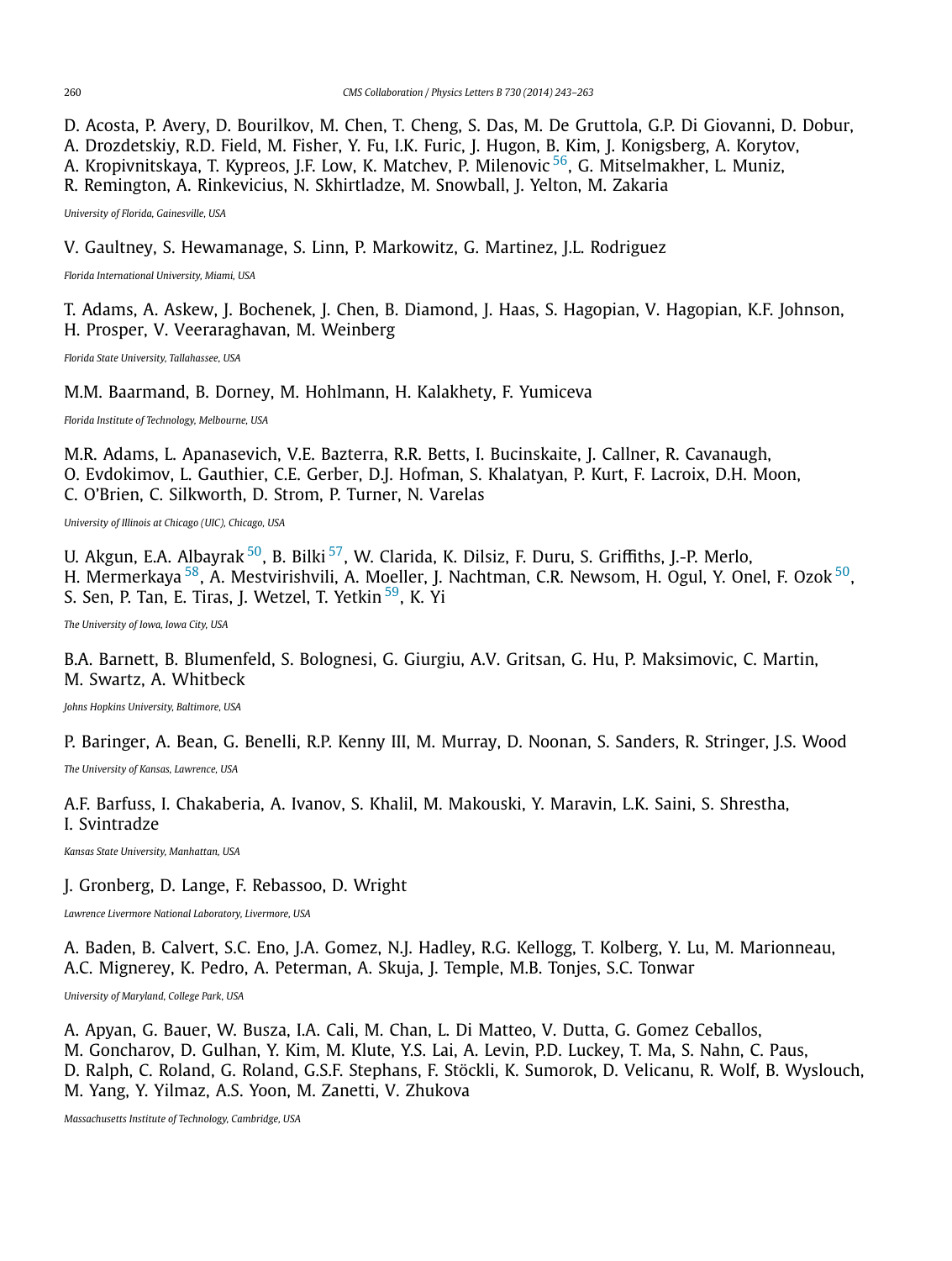B. Dahmes, A. De Benedetti, G. Franzoni, A. Gude, J. Haupt, S.C. Kao, K. Klapoetke, Y. Kubota, J. Mans, N. Pastika, R. Rusack, M. Sasseville, A. Singovsky, N. Tambe, J. Turkewitz

*University of Minnesota, Minneapolis, USA*

J.G. Acosta, L.M. Cremaldi, R. Kroeger, S. Oliveros, L. Perera, R. Rahmat, D.A. Sanders, D. Summers *University of Mississippi, Oxford, USA*

E. Avdeeva, K. Bloom, S. Bose, D.R. Claes, A. Dominguez, M. Eads, R. Gonzalez Suarez, J. Keller, I. Kravchenko, J. Lazo-Flores, S. Malik, F. Meier, G.R. Snow

*University of Nebraska-Lincoln, Lincoln, USA*

J. Dolen, A. Godshalk, I. Iashvili, S. Jain, A. Kharchilava, A. Kumar, S. Rappoccio, Z. Wan

*State University of New York at Buffalo, Buffalo, USA*

G. Alverson, E. Barberis, D. Baumgartel, M. Chasco, J. Haley, A. Massironi, D. Nash, T. Orimoto, D. Trocino, D. Wood, J. Zhang

*Northeastern University, Boston, USA*

A. Anastassov, K.A. Hahn, A. Kubik, L. Lusito, N. Mucia, N. Odell, B. Pollack, A. Pozdnyakov, M. Schmitt, S. Stoynev, K. Sung, M. Velasco, S. Won

*Northwestern University, Evanston, USA*

D. Berry, A. Brinkerhoff, K.M. Chan, M. Hildreth, C. Jessop, D.J. Karmgard, J. Kolb, K. Lannon, W. Luo, S. Lynch, N. Marinelli, D.M. Morse, T. Pearson, M. Planer, R. Ruchti, J. Slaunwhite, N. Valls, M. Wayne, M. Wolf

*University of Notre Dame, Notre Dame, USA*

L. Antonelli, B. Bylsma, L.S. Durkin, C. Hill, R. Hughes, K. Kotov, T.Y. Ling, D. Puigh, M. Rodenburg, G. Smith, C. Vuosalo, B.L. Winer, H. Wolfe

*The Ohio State University, Columbus, USA*

E. Berry, P. Elmer, V. Halyo, P. Hebda, J. Hegeman, A. Hunt, P. Jindal, S.A. Koay, P. Lujan, D. Marlow, T. Medvedeva, M. Mooney, J. Olsen, P. Piroué, X. Quan, A. Raval, H. Saka, D. Stickland, C. Tully, J.S. Werner, S.C. Zenz, A. Zuranski

*Princeton University, Princeton, USA*

E. Brownson, A. Lopez, H. Mendez, J.E. Ramirez Vargas

*University of Puerto Rico, Mayaguez, USA*

E. Alagoz, D. Benedetti, G. Bolla, D. Bortoletto, M. De Mattia, A. Everett, Z. Hu, M. Jones, K. Jung, O. Koybasi, M. Kress, N. Leonardo, D. Lopes Pegna, V. Maroussov, P. Merkel, D.H. Miller, N. Neumeister, I. Shipsey, D. Silvers, A. Svyatkovskiy, F. Wang, W. Xie, L. Xu, H.D. Yoo, J. Zablocki, Y. Zheng

*Purdue University, West Lafayette, USA*

N. Parashar

*Purdue University Calumet, Hammond, USA*

A. Adair, B. Akgun, K.M. Ecklund, F.J.M. Geurts, W. Li, B. Michlin, B.P. Padley, R. Redjimi, J. Roberts, J. Zabel

*Rice University, Houston, USA*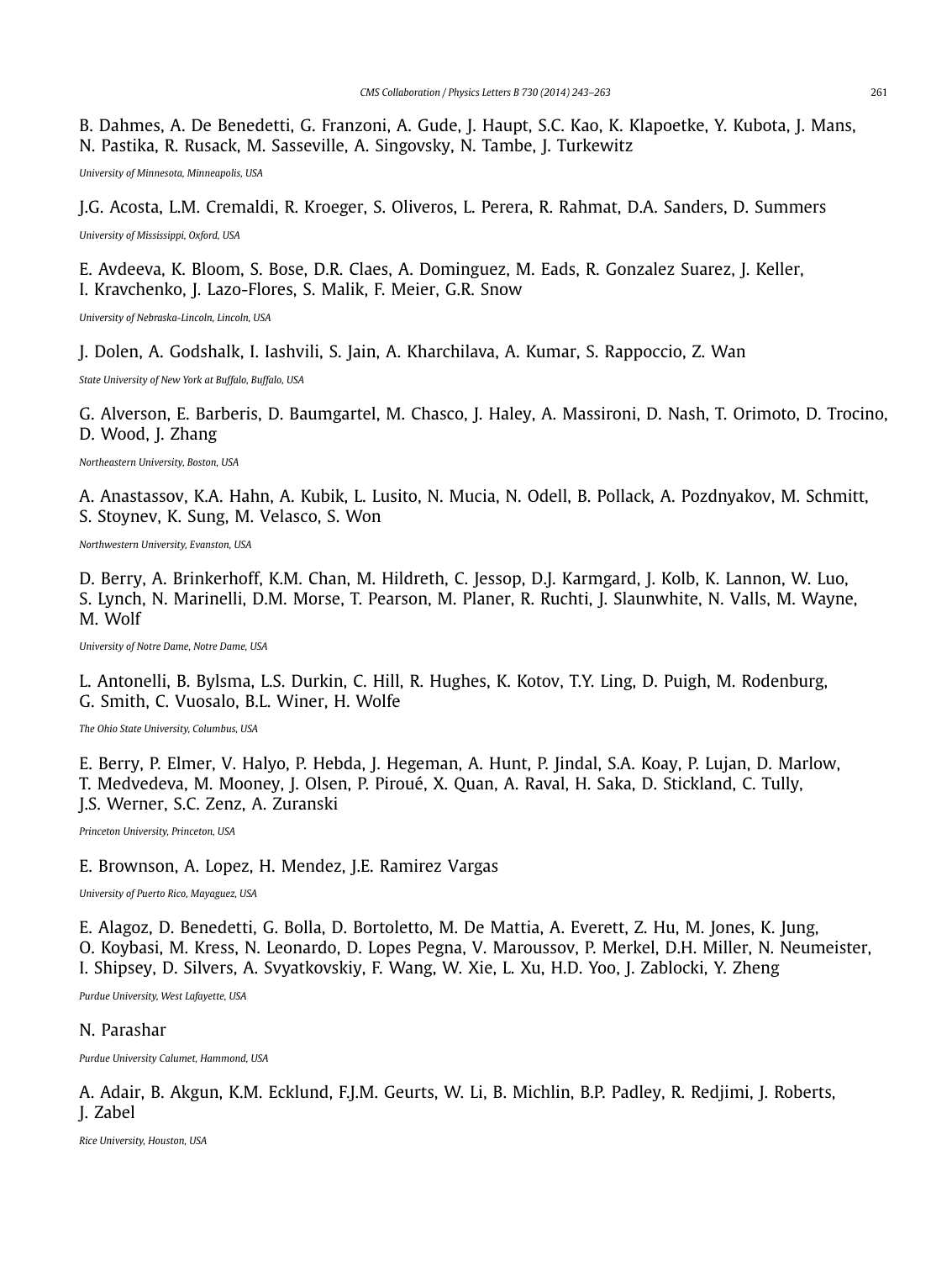<span id="page-19-0"></span>B. Betchart, A. Bodek, R. Covarelli, P. de Barbaro, R. Demina, Y. Eshaq, T. Ferbel, A. Garcia-Bellido, P. Goldenzweig, J. Han, A. Harel, D.C. Miner, G. Petrillo, D. Vishnevskiy, M. Zielinski

*University of Rochester, Rochester, USA*

A. Bhatti, R. Ciesielski, L. Demortier, K. Goulianos, G. Lungu, S. Malik, C. Mesropian

*The Rockefeller University, New York, USA*

S. Arora, A. Barker, J.P. Chou, C. Contreras-Campana, E. Contreras-Campana, D. Duggan, D. Ferencek, Y. Gershtein, R. Gray, E. Halkiadakis, D. Hidas, A. Lath, S. Panwalkar, M. Park, R. Patel, V. Rekovic, J. Robles, S. Salur, S. Schnetzer, C. Seitz, S. Somalwar, R. Stone, S. Thomas, P. Thomassen, M. Walker

*Rutgers, The State University of New Jersey, Piscataway, USA*

G. Cerizza, M. Hollingsworth, K. Rose, S. Spanier, Z.C. Yang, A. York

*University of Tennessee, Knoxville, USA*

O. Bouhali <sup>60</sup>, R. Eusebi, W. Flanagan, J. Gilmore, T. Kamon <sup>61</sup>, V. Khotilovich, R. Montalvo, I. Osipenkov, Y. Pakhotin, A. Perloff, J. Roe, A. Safonov, T. Sakuma, I. Suarez, A. Tatarinov, D. Toback

*Texas A&M University, College Station, USA*

N. Akchurin, C. Cowden, J. Damgov, C. Dragoiu, P.R. Dudero, K. Kovitanggoon, S.W. Lee, T. Libeiro, I. Volobouev

*Texas Tech University, Lubbock, USA*

E. Appelt, A.G. Delannoy, S. Greene, A. Gurrola, W. Johns, C. Maguire, Y. Mao, A. Melo, M. Sharma, P. Sheldon, B. Snook, S. Tuo, J. Velkovska

*Vanderbilt University, Nashville, USA*

M.W. Arenton, S. Boutle, B. Cox, B. Francis, J. Goodell, R. Hirosky, A. Ledovskoy, C. Lin, C. Neu, J. Wood

*University of Virginia, Charlottesville, USA*

S. Gollapinni, R. Harr, P.E. Karchin, C. Kottachchi Kankanamge Don, P. Lamichhane, A. Sakharov

*Wayne State University, Detroit, USA*

D.A. Belknap, L. Borrello, D. Carlsmith, M. Cepeda, S. Dasu, S. Duric, E. Friis, M. Grothe, R. Hall-Wilton, M. Herndon, A. Hervé, P. Klabbers, J. Klukas, A. Lanaro, R. Loveless, A. Mohapatra, M.U. Mozer, I. Ojalvo, T. Perry, G.A. Pierro, G. Polese, I. Ross, T. Sarangi, A. Savin, W.H. Smith, J. Swanson

*University of Wisconsin, Madison, USA*

*E-mail address:* [George.Alverson@cern.ch](mailto:George.Alverson@cern.ch) (G. Alverson).

† Deceased.

- $1$  Also at Vienna University of Technology, Vienna, Austria.
- <sup>2</sup> Also at CERN, European Organization for Nuclear Research, Geneva, Switzerland.
- <sup>3</sup> Also at Institut Pluridisciplinaire Hubert Curien, Université de Strasbourg, Université de Haute Alsace Mulhouse, CNRS/IN2P3, Strasbourg, France.
- <sup>4</sup> Also at National Institute of Chemical Physics and Biophysics, Tallinn, Estonia.
- <sup>5</sup> Also at Skobeltsyn Institute of Nuclear Physics, Lomonosov Moscow State University, Moscow, Russia.
- <sup>6</sup> Also at Universidade Estadual de Campinas, Campinas, Brazil.
- <sup>7</sup> Also at California Institute of Technology, Pasadena, USA.
- <sup>8</sup> Also at Laboratoire Leprince-Ringuet, Ecole Polytechnique, IN2P3-CNRS, Palaiseau, France.
- <sup>9</sup> Also at Zewail City of Science and Technology, Zewail, Egypt.
- <sup>10</sup> Also at Suez Canal University, Suez, Egypt.
- <sup>11</sup> Also at Cairo University, Cairo, Egypt.
- <sup>12</sup> Also at Fayoum University, El-Fayoum, Egypt.
- <sup>13</sup> Also at British University in Egypt, Cairo, Egypt.
- <sup>14</sup> Now at Ain Shams University, Cairo, Egypt.
- <sup>15</sup> Also at National Centre for Nuclear Research, Swierk, Poland.
- <sup>16</sup> Also at Université de Haute Alsace, Mulhouse, France.